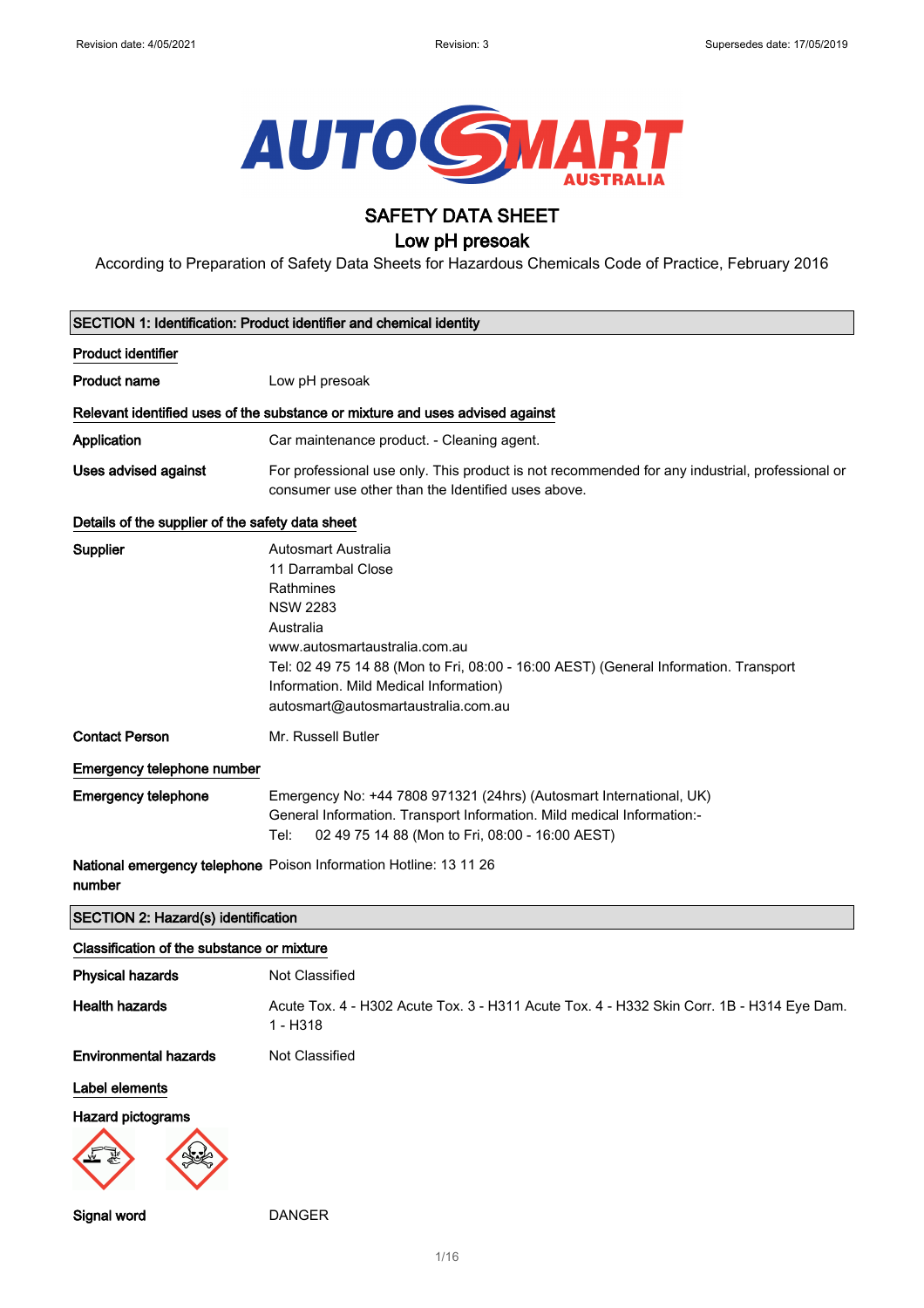| <b>Hazard statements</b>          | H302+H332 Harmful if swallowed or if inhaled.<br>H311 Toxic in contact with skin.<br>H314 Causes severe skin burns and eye damage.                                                                                                                                                                                                                                                                                                                  |
|-----------------------------------|-----------------------------------------------------------------------------------------------------------------------------------------------------------------------------------------------------------------------------------------------------------------------------------------------------------------------------------------------------------------------------------------------------------------------------------------------------|
| <b>Precautionary statements</b>   | P280 Wear protective gloves/ protective clothing/ eye protection/ face protection.<br>P262 Do not get in eyes, on skin, or on clothing.<br>P308+P313 IF exposed or concerned: Get medical advice/ attention.<br>P320 Specific treatment is urgent (see medical advice on this label).<br>P403+P233 Store in a well-ventilated place. Keep container tightly closed.<br>P501 Dispose of contents/ container in accordance with national regulations. |
| Supplemental label<br>information | For professional users only.                                                                                                                                                                                                                                                                                                                                                                                                                        |
| Contains                          | phosphoric acid %, 2-BUTOXYETHANOL, C9-C11 Alcohol ethoxylate (6), hydrofluoric acid<br>%                                                                                                                                                                                                                                                                                                                                                           |

#### Other hazards

This product does not contain any substances classified as PBT (persistent, bioaccumulative and toxic) or vPvB (very persistent and very bioaccumulative).

|  |  | SECTION 3: Composition and information on ingredients |  |
|--|--|-------------------------------------------------------|--|
|  |  |                                                       |  |

### Mixtures

### phosphoric acid ...% 15<20%

CAS number: 7664-38-2

Substance with a Community workplace exposure limit.

#### Classification

Skin Corr. 1B - H314 Eye Dam. 1 - H318

#### 2-BUTOXYETHANOL 5<10%

CAS number: 111-76-2

Substance with a Community workplace exposure limit.

#### Classification

Acute Tox. 4 - H302 Acute Tox. 4 - H312 Acute Tox. 4 - H332 Skin Irrit. 2 - H315 Eye Irrit. 2A - H319

### C9-C11 Alcohol ethoxylate (6) 3<5%

CAS number: 68439-46-3

#### Classification

Acute Tox. 4 - H302 Eye Dam. 1 - H318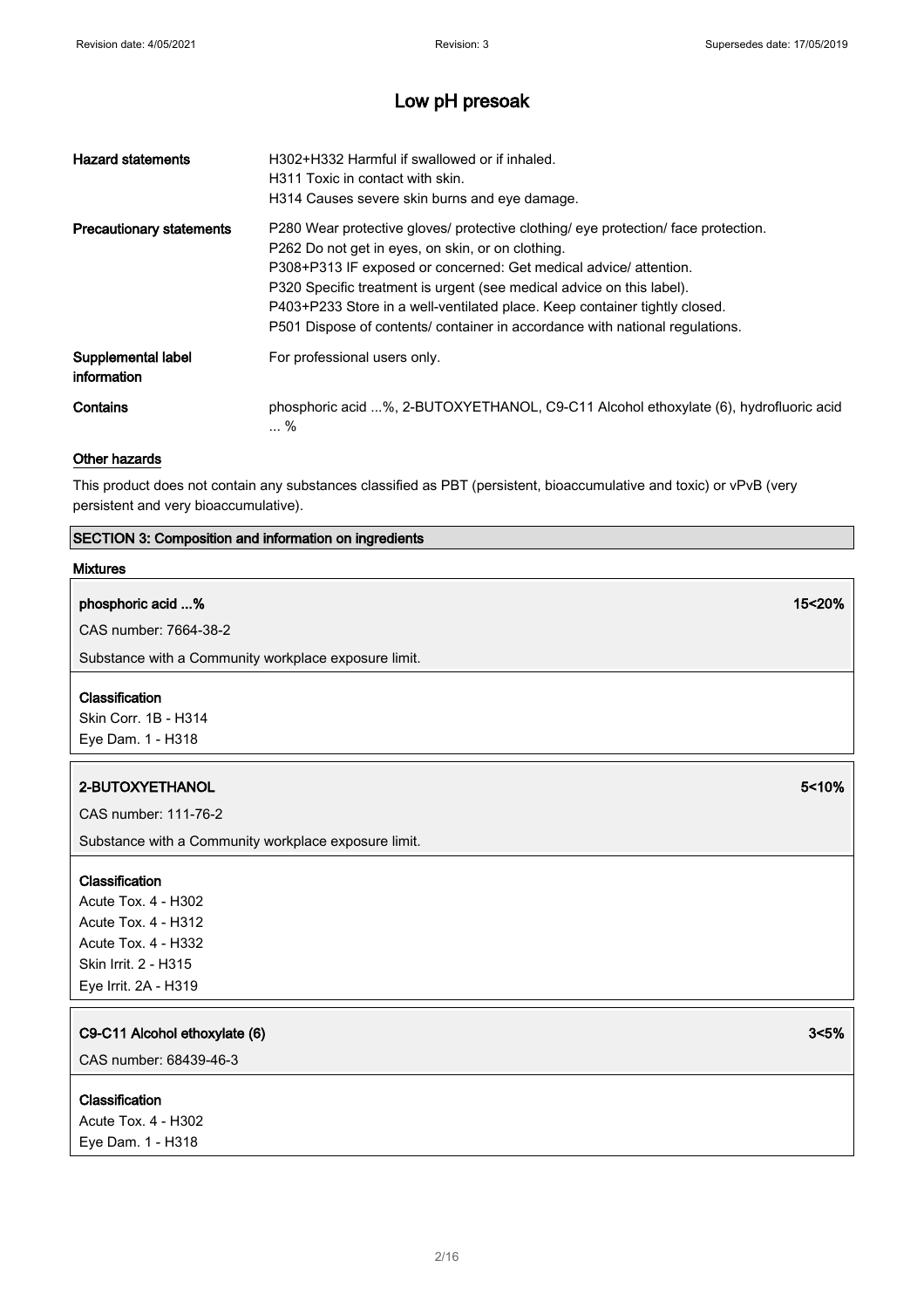### hydrofluoric acid ... % 1.5<1.75%

CAS number: 7664-39-3

Substance with a Community workplace exposure limit.

### Classification

Acute Tox. 2 - H300 Acute Tox. 1 - H310 Acute Tox. 2 - H330 Skin Corr. 1A - H314 Eye Dam. 1 - H318 STOT SE 3 - H335

The full text for all hazard statements is displayed in Section 16.

## SECTION 4: First aid measures Description of first aid measures

| <b>General information</b> | CAUTION! First aid personnel must be aware of own risk during rescue! First aid personnel<br>should wear appropriate protective equipment during any rescue. Get medical attention<br>immediately. Effects may be delayed. Keep affected person under observation. Show this<br>Safety Data Sheet to the medical personnel. Chemical burns must be treated by a physician.                                                                                                                                                                                                                                                                                                                                                                                                                                |
|----------------------------|-----------------------------------------------------------------------------------------------------------------------------------------------------------------------------------------------------------------------------------------------------------------------------------------------------------------------------------------------------------------------------------------------------------------------------------------------------------------------------------------------------------------------------------------------------------------------------------------------------------------------------------------------------------------------------------------------------------------------------------------------------------------------------------------------------------|
| Inhalation                 | Remove affected person from source of contamination. Move affected person to fresh air and<br>keep warm and at rest in a position comfortable for breathing. Maintain an open airway.<br>Loosen tight clothing such as collar, tie or belt. When breathing is difficult, properly trained<br>personnel may assist affected person by administering oxygen. Place unconscious person on<br>their side in the recovery position and ensure breathing can take place. Symptoms of lung<br>oedema (shortness of breath) may develop up to 24 hours after exposure. Get medical<br>attention immediately.                                                                                                                                                                                                      |
| Ingestion                  | Rinse mouth thoroughly with water. Remove any dentures. Give a few small glasses of water<br>or milk to drink. Give milk instead of water if readily available. Stop if the affected person feels<br>sick as vomiting may be dangerous. Do not induce vomiting unless under the direction of<br>medical personnel. If vomiting occurs, the head should be kept low so that vomit does not<br>enter the lungs. Never give anything by mouth to an unconscious person. Move affected<br>person to fresh air and keep warm and at rest in a position comfortable for breathing. Place<br>unconscious person on their side in the recovery position and ensure breathing can take<br>place. Maintain an open airway. Loosen tight clothing such as collar, tie or belt. Get medical<br>attention immediately. |
| <b>Skin Contact</b>        | It is important to remove the substance from the skin immediately. Take off immediately all<br>contaminated clothing. Care should be taken to avoid contact with contaminants when<br>removing contaminated clothing. First aid personnel should wear appropriate protective<br>equipment during any rescue. Rinse immediately with plenty of water. Continue to rinse for at<br>least 10 minutes. Apply Calcium Gluconate Gel over the affected areas. Get medical attention<br>immediately. Effects may be delayed. Chemical burns must be treated by a physician. Show<br>this Safety Data Sheet to the medical personnel. Wash contaminated clothing before reuse.                                                                                                                                    |
| Eye contact                | Get medical attention immediately. Rinse immediately with plenty of water. Remove any<br>contact lenses and open eyelids wide apart. Continue to rinse for at least 10 minutes. Consult<br>a physician for specific advice. Effects may be delayed. Medical aid should instil several drops<br>of sterile calcium gluconate solution. Show this Safety Data Sheet to the medical personnel.                                                                                                                                                                                                                                                                                                                                                                                                               |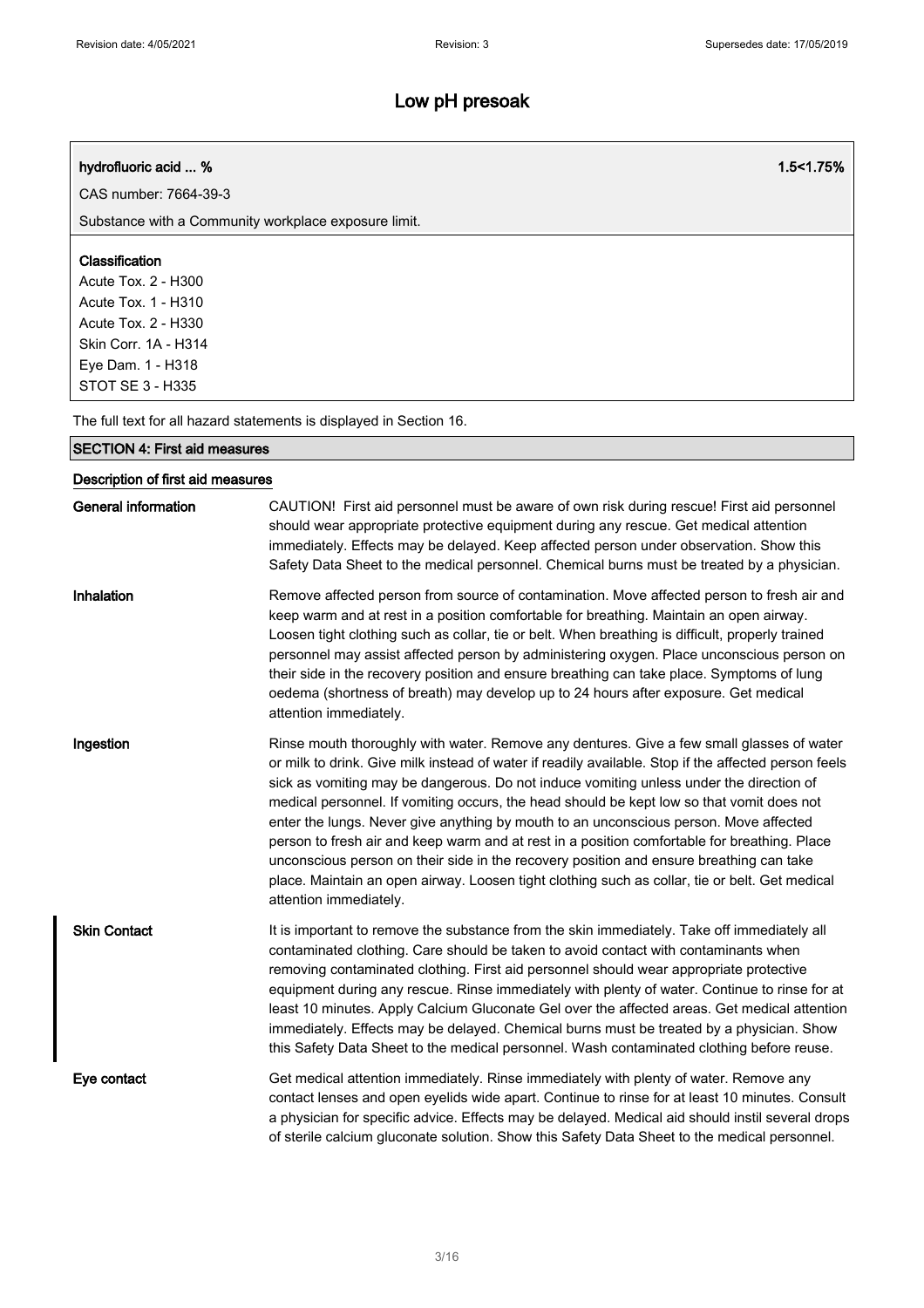| Protection of first aiders                            | First aid personnel should wear appropriate protective equipment during any rescue. Wash<br>contaminated clothing thoroughly with water before removing it from the affected person, or<br>wear gloves. It may be dangerous for first aid personnel to carry out mouth-to-mouth<br>resuscitation.                                                                                                                                                                                                                                                                                                                                                                                                            |
|-------------------------------------------------------|--------------------------------------------------------------------------------------------------------------------------------------------------------------------------------------------------------------------------------------------------------------------------------------------------------------------------------------------------------------------------------------------------------------------------------------------------------------------------------------------------------------------------------------------------------------------------------------------------------------------------------------------------------------------------------------------------------------|
|                                                       | Most important symptoms and effects, both acute and delayed                                                                                                                                                                                                                                                                                                                                                                                                                                                                                                                                                                                                                                                  |
| <b>General information</b>                            | See Section 11 for additional information on health hazards. Effects may be delayed. Keep<br>affected person under observation. The severity of the symptoms described will vary<br>dependent on the concentration and the length of exposure.                                                                                                                                                                                                                                                                                                                                                                                                                                                               |
| Inhalation                                            | A single exposure may cause the following adverse effects: Corrosive to the respiratory tract.<br>Symptoms following overexposure may include the following: Delayed, often serious,<br>breathing problems. Severe irritation of nose and throat.                                                                                                                                                                                                                                                                                                                                                                                                                                                            |
| Ingestion                                             | May cause chemical burns in mouth, oesophagus and stomach. Symptoms following<br>overexposure may include the following: Severe stomach pain. Nausea, vomiting. Ingestion of<br>even small quantities may be fatal.                                                                                                                                                                                                                                                                                                                                                                                                                                                                                          |
| <b>Skin contact</b>                                   | A single exposure may cause the following adverse effects: Pain. Unconsciousness, possibly<br>death. Reddened skin if chemical is not removed by washing. Later, white and wrinkled skin<br>without pain, often with delayed skin burns.                                                                                                                                                                                                                                                                                                                                                                                                                                                                     |
| Eye contact                                           | Causes serious eye damage. Symptoms following overexposure may include the following:<br>Pain. Profuse watering of the eyes. Redness. Vapour or spray may cause eye damage,<br>impaired sight or blindness.                                                                                                                                                                                                                                                                                                                                                                                                                                                                                                  |
|                                                       | Indication of any immediate medical attention and special treatment needed                                                                                                                                                                                                                                                                                                                                                                                                                                                                                                                                                                                                                                   |
| Notes for the doctor                                  | Specific notes for fluoride derivatives: Keep affected person under observation. If calcium<br>gluconate gel is available, rub it into affected skin. Do not use this method for treatment of<br>eyes. Massage continuously until pain disappears. If ingested, give milk or calcium gluconate<br>by mouth. Development of symptoms may be delayed for 24 to 48 hours.                                                                                                                                                                                                                                                                                                                                       |
| <b>SECTION 5: Firefighting measures</b>               |                                                                                                                                                                                                                                                                                                                                                                                                                                                                                                                                                                                                                                                                                                              |
| <b>Extinguishing media</b>                            |                                                                                                                                                                                                                                                                                                                                                                                                                                                                                                                                                                                                                                                                                                              |
| Suitable extinguishing media                          | The product is not flammable. Extinguish with alcohol-resistant foam, carbon dioxide, dry<br>powder or water fog. Use fire-extinguishing media suitable for the surrounding fire.                                                                                                                                                                                                                                                                                                                                                                                                                                                                                                                            |
| Unsuitable extinguishing<br>media                     | Do not use water jet as an extinguisher, as this will spread the fire.                                                                                                                                                                                                                                                                                                                                                                                                                                                                                                                                                                                                                                       |
| Special hazards arising from the substance or mixture |                                                                                                                                                                                                                                                                                                                                                                                                                                                                                                                                                                                                                                                                                                              |
| Specific hazards                                      | Containers can burst violently or explode when heated, due to excessive pressure build-up.<br>This product is toxic. Severe corrosive hazard. Water used for fire extinguishing, which has<br>been in contact with the product, may be corrosive.                                                                                                                                                                                                                                                                                                                                                                                                                                                            |
| <b>Hazardous combustion</b><br>products               | Thermal decomposition or combustion products may include the following substances: Very<br>toxic or corrosive gases or vapours.                                                                                                                                                                                                                                                                                                                                                                                                                                                                                                                                                                              |
| <b>Advice for firefighters</b>                        |                                                                                                                                                                                                                                                                                                                                                                                                                                                                                                                                                                                                                                                                                                              |
| Protective actions during<br>firefighting             | Avoid breathing fire gases or vapours. Evacuate area. Keep upwind to avoid inhalation of<br>gases, vapours, fumes and smoke. Ventilate closed spaces before entering them. Cool<br>containers exposed to heat with water spray and remove them from the fire area if it can be<br>done without risk. Cool containers exposed to flames with water until well after the fire is out.<br>If a leak or spill has not ignited, use water spray to disperse vapours and protect men stopping<br>the leak. Avoid discharge to the aquatic environment. Control run-off water by containing and<br>keeping it out of sewers and watercourses. If risk of water pollution occurs, notify appropriate<br>authorities. |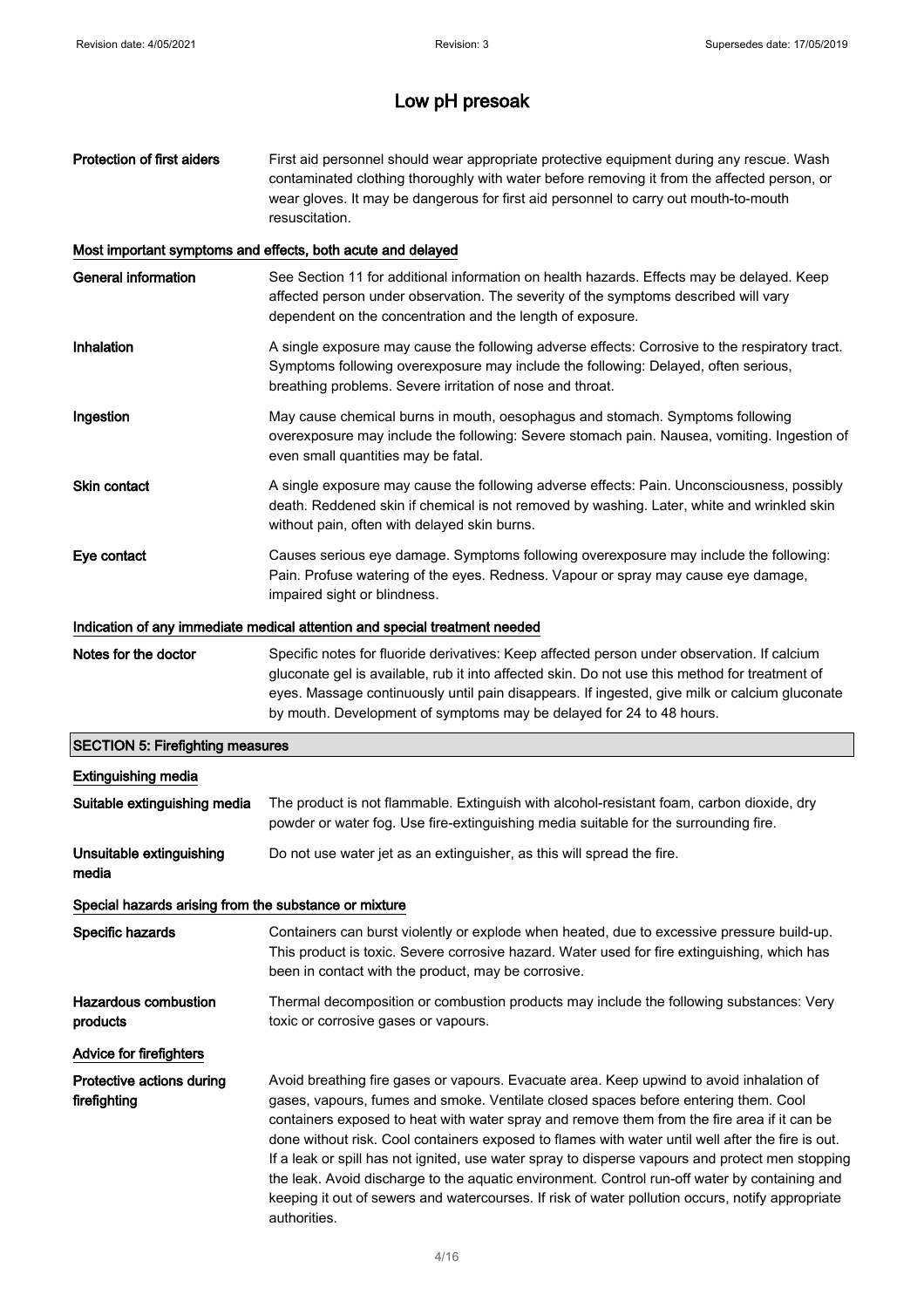| Special protective equipment<br>for firefighters     | Regular protection may not be safe. Wear chemical protective suit. Wear positive-pressure<br>self-contained breathing apparatus (SCBA) and appropriate protective clothing. Firefighter's<br>clothing conforming to Australia/New Zealand Standards AS/NZS 4967 (for clothing) AS/NZS<br>1801 (for helmets), AS/NZS 4821 (for protective boots), AS/NZS 1801 (for protective gloves)<br>will provide a basic level of protection for chemical incidents.                                                                                                                                                                                                                                                                                                                                                                                                                                                                                                                                                                                                                                                                                                                                                                                                                                                                                                                                                                                                                                         |
|------------------------------------------------------|--------------------------------------------------------------------------------------------------------------------------------------------------------------------------------------------------------------------------------------------------------------------------------------------------------------------------------------------------------------------------------------------------------------------------------------------------------------------------------------------------------------------------------------------------------------------------------------------------------------------------------------------------------------------------------------------------------------------------------------------------------------------------------------------------------------------------------------------------------------------------------------------------------------------------------------------------------------------------------------------------------------------------------------------------------------------------------------------------------------------------------------------------------------------------------------------------------------------------------------------------------------------------------------------------------------------------------------------------------------------------------------------------------------------------------------------------------------------------------------------------|
| <b>Hazchem Code</b>                                  | 2X                                                                                                                                                                                                                                                                                                                                                                                                                                                                                                                                                                                                                                                                                                                                                                                                                                                                                                                                                                                                                                                                                                                                                                                                                                                                                                                                                                                                                                                                                               |
| <b>SECTION 6: Accidental release measures</b>        |                                                                                                                                                                                                                                                                                                                                                                                                                                                                                                                                                                                                                                                                                                                                                                                                                                                                                                                                                                                                                                                                                                                                                                                                                                                                                                                                                                                                                                                                                                  |
|                                                      | Personal precautions, protective equipment and emergency procedures                                                                                                                                                                                                                                                                                                                                                                                                                                                                                                                                                                                                                                                                                                                                                                                                                                                                                                                                                                                                                                                                                                                                                                                                                                                                                                                                                                                                                              |
| <b>Personal precautions</b>                          | No action shall be taken without appropriate training or involving any personal risk. Keep<br>unnecessary and unprotected personnel away from the spillage. Wear protective clothing as<br>described in Section 8 of this safety data sheet. Follow precautions for safe handling<br>described in this safety data sheet. Wash thoroughly after dealing with a spillage. Ensure<br>procedures and training for emergency decontamination and disposal are in place. Do not<br>touch or walk into spilled material. Avoid inhalation of dust and vapours. Use suitable<br>respiratory protection if ventilation is inadequate. Avoid contact with skin and eyes. Avoid<br>contact with contaminated tools and objects.                                                                                                                                                                                                                                                                                                                                                                                                                                                                                                                                                                                                                                                                                                                                                                            |
| <b>Environmental precautions</b>                     |                                                                                                                                                                                                                                                                                                                                                                                                                                                                                                                                                                                                                                                                                                                                                                                                                                                                                                                                                                                                                                                                                                                                                                                                                                                                                                                                                                                                                                                                                                  |
| <b>Environmental precautions</b>                     | Avoid discharge into drains or watercourses or onto the ground. Avoid discharge to the<br>aquatic environment. Large Spillages: Inform the relevant authorities if environmental pollution<br>occurs (sewers, waterways, soil or air).                                                                                                                                                                                                                                                                                                                                                                                                                                                                                                                                                                                                                                                                                                                                                                                                                                                                                                                                                                                                                                                                                                                                                                                                                                                           |
| Methods and material for containment and cleaning up |                                                                                                                                                                                                                                                                                                                                                                                                                                                                                                                                                                                                                                                                                                                                                                                                                                                                                                                                                                                                                                                                                                                                                                                                                                                                                                                                                                                                                                                                                                  |
| Methods for cleaning up                              | Wear protective clothing as described in Section 8 of this safety data sheet. Clear up spills<br>immediately and dispose of waste safely. This product is corrosive. Provide adequate<br>ventilation. Approach the spillage from upwind. Small Spillages: If the product is soluble in<br>water, dilute the spillage with water and mop it up. Alternatively, or if it is not water-soluble,<br>absorb the spillage with an inert, dry material and place it in a suitable waste disposal<br>container. Large Spillages: If leakage cannot be stopped, evacuate area. Flush spilled<br>material into an effluent treatment plant, or proceed as follows. Contain and absorb spillage<br>with sand, earth or other non-combustible material. Place waste in labelled, sealed containers.<br>Clean contaminated objects and areas thoroughly, observing environmental regulations. The<br>contaminated absorbent may pose the same hazard as the spilled material. Flush<br>contaminated area with plenty of water. Wash thoroughly after dealing with a spillage.<br>Neutralise with alkali. Caution. May generate heat. Following dilution and neutralisation,<br>discharge to the sewer with plenty of water may be permitted. The requirements of the local<br>water authority must be complied with if contaminated water is flushed directly to the sewer.<br>Dispose of waste to licensed waste disposal site in accordance with the requirements of the<br>local Waste Disposal Authority. |
| Reference to other sections                          |                                                                                                                                                                                                                                                                                                                                                                                                                                                                                                                                                                                                                                                                                                                                                                                                                                                                                                                                                                                                                                                                                                                                                                                                                                                                                                                                                                                                                                                                                                  |
| Reference to other sections                          | For personal protection, see Section 8. See Section 11 for additional information on health<br>hazards. See Section 12 for additional information on ecological hazards. For waste disposal,<br>see Section 13.                                                                                                                                                                                                                                                                                                                                                                                                                                                                                                                                                                                                                                                                                                                                                                                                                                                                                                                                                                                                                                                                                                                                                                                                                                                                                  |
|                                                      | SECTION 7: Handling and storage, including how the chemical may be safely used                                                                                                                                                                                                                                                                                                                                                                                                                                                                                                                                                                                                                                                                                                                                                                                                                                                                                                                                                                                                                                                                                                                                                                                                                                                                                                                                                                                                                   |

Precautions for safe handling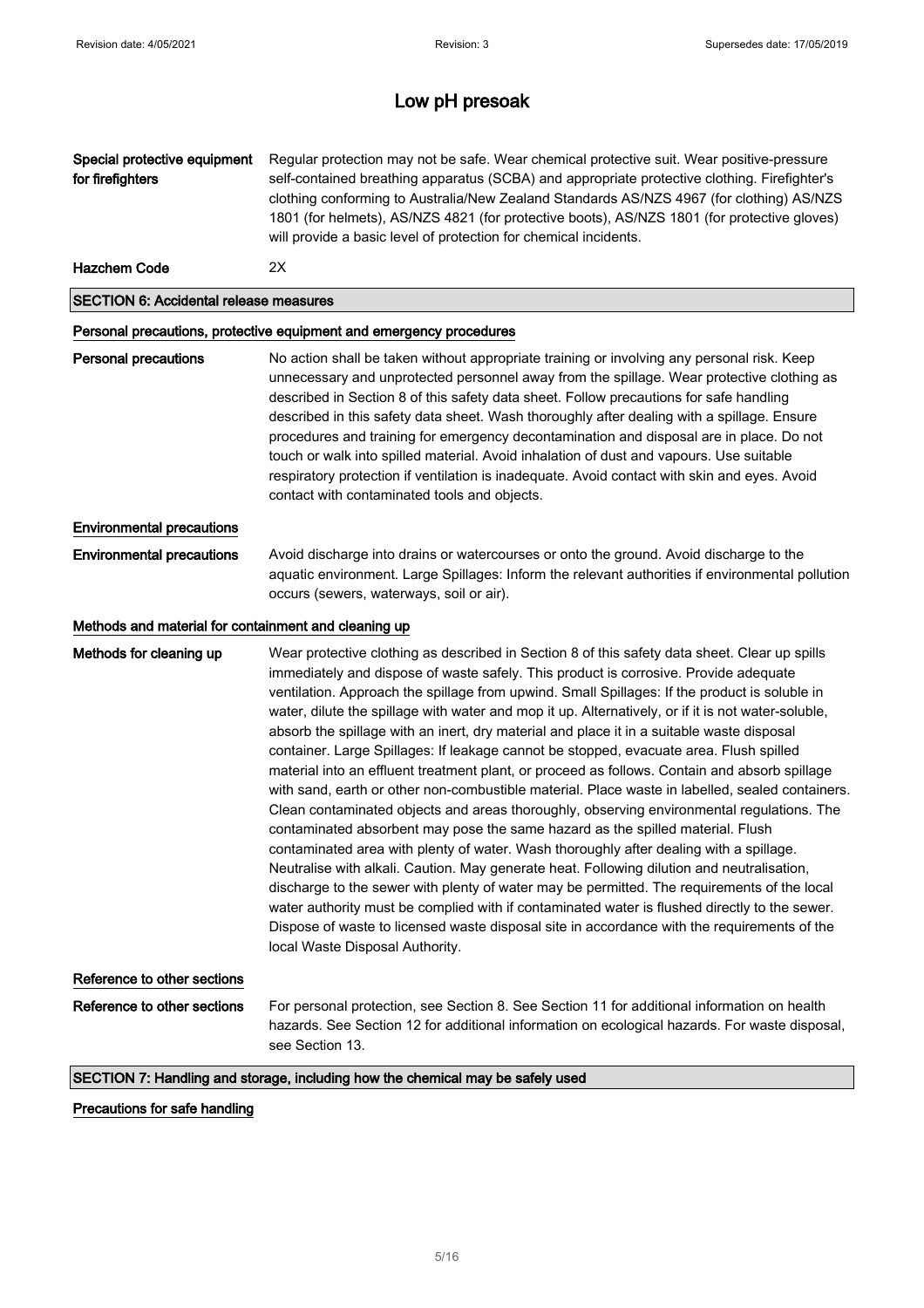| Usage precautions                                            | Read and follow manufacturer's recommendations. Wear protective clothing as described in<br>Section 8 of this safety data sheet. Keep away from food, drink and animal feeding stuffs.<br>Handle all packages and containers carefully to minimise spills. Keep container tightly sealed<br>when not in use. Avoid the formation of mists. This product is toxic. This product is corrosive.<br>Immediate first aid is imperative. Do not handle until all safety precautions have been read<br>and understood. Do not handle broken packages without protective equipment. Do not reuse<br>empty containers. |
|--------------------------------------------------------------|---------------------------------------------------------------------------------------------------------------------------------------------------------------------------------------------------------------------------------------------------------------------------------------------------------------------------------------------------------------------------------------------------------------------------------------------------------------------------------------------------------------------------------------------------------------------------------------------------------------|
| Advice on general<br>occupational hygiene                    | Wash promptly if skin becomes contaminated. Take off contaminated clothing and wash<br>before reuse. Wash contaminated clothing before reuse. Do not eat, drink or smoke when<br>using this product. Wash at the end of each work shift and before eating, smoking and using<br>the toilet. Change work clothing daily before leaving workplace.                                                                                                                                                                                                                                                              |
| Conditions for safe storage, including any incompatibilities |                                                                                                                                                                                                                                                                                                                                                                                                                                                                                                                                                                                                               |
| <b>Storage precautions</b>                                   | Store in accordance with local regulations. Store away from the following materials: Alkalis.<br>Keep only in the original container. Keep container tightly closed, in a cool, well ventilated<br>place. Keep containers upright. Protect containers from damage. Bund storage facilities to<br>prevent soil and water pollution in the event of spillage. The storage area floor should be leak-<br>tight, jointless and not absorbent.                                                                                                                                                                     |
| Storage class                                                | Toxic storage.                                                                                                                                                                                                                                                                                                                                                                                                                                                                                                                                                                                                |
| Specific end use(s)                                          |                                                                                                                                                                                                                                                                                                                                                                                                                                                                                                                                                                                                               |
| Specific end use(s)                                          | The identified uses for this product are detailed in Section 1.                                                                                                                                                                                                                                                                                                                                                                                                                                                                                                                                               |

#### SECTION 8: Exposure controls and personal protection

- Control parameters
- Occupational exposure limits

#### phosphoric acid ...%

Long-term exposure limit (8-hour TWA): 1 mg/m<sup>3</sup> Short-term exposure limit (15-minute): 3 mg/m<sup>3</sup>

### 2-BUTOXYETHANOL

Long-term exposure limit (8-hour TWA): 20 ppm 96.9 mg/m<sup>3</sup> Short-term exposure limit (15-minute): 50 ppm 242 mg/m<sup>3</sup> Sk

#### hydrofluoric acid ... %

Ceiling value: 3 ppm 2.6 mg/m<sup>3</sup> as F Sk = Absorption through the skin may be a significant source of exposure.

#### C9-C11 Alcohol ethoxylate (6) (CAS: 68439-46-3)

Ingredient comments No exposure limits known for ingredient(s).

#### Exposure controls

#### Protective equipment

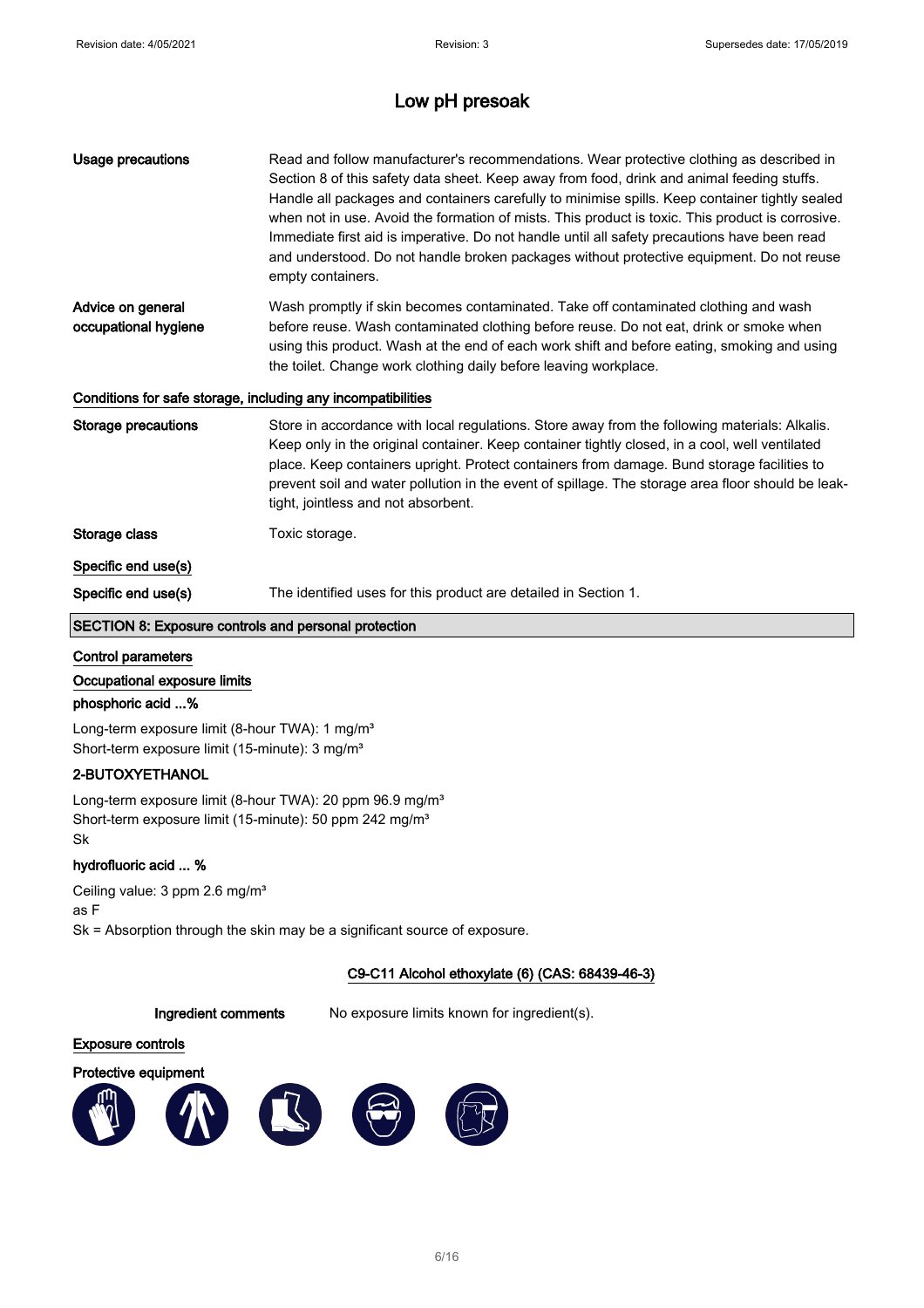| Appropriate engineering<br>controls | Provide adequate ventilation. Personal, workplace environment or biological monitoring may<br>be required to determine the effectiveness of the ventilation or other control measures and/or<br>the necessity to use respiratory protective equipment. Use process enclosures, local exhaust<br>ventilation or other engineering controls as the primary means to minimise worker exposure.<br>Personal protective equipment should only be used if worker exposure cannot be controlled<br>adequately by the engineering control measures. Ensure control measures are regularly<br>inspected and maintained. Ensure operatives are trained to minimise exposure.                                                                                                                                                                                                                                                                                                                                                                                                                                                                                                                                                                                                                                                                                                                                                                                                                                                                                                                                                                                                                                                                       |
|-------------------------------------|------------------------------------------------------------------------------------------------------------------------------------------------------------------------------------------------------------------------------------------------------------------------------------------------------------------------------------------------------------------------------------------------------------------------------------------------------------------------------------------------------------------------------------------------------------------------------------------------------------------------------------------------------------------------------------------------------------------------------------------------------------------------------------------------------------------------------------------------------------------------------------------------------------------------------------------------------------------------------------------------------------------------------------------------------------------------------------------------------------------------------------------------------------------------------------------------------------------------------------------------------------------------------------------------------------------------------------------------------------------------------------------------------------------------------------------------------------------------------------------------------------------------------------------------------------------------------------------------------------------------------------------------------------------------------------------------------------------------------------------|
| Eye/face protection                 | Eyewear complying with an approved standard should be worn if a risk assessment indicates<br>eye contact is possible. Personal protective equipment for eye and face protection should<br>comply with Australia/New Zealand Standard AS/NZS 1337. Wear tight-fitting, chemical<br>splash goggles or face shield. If inhalation hazards exist, a full-face respirator may be required<br>instead.                                                                                                                                                                                                                                                                                                                                                                                                                                                                                                                                                                                                                                                                                                                                                                                                                                                                                                                                                                                                                                                                                                                                                                                                                                                                                                                                         |
| Hand protection                     | Chemical-resistant, impervious gloves complying with an approved standard should be worn if<br>a risk assessment indicates skin contact is possible. The most suitable glove should be<br>chosen in consultation with the glove supplier/manufacturer, who can provide information<br>about the breakthrough time of the glove material. The breakthrough time for any glove<br>material may be different for different glove manufacturers. To protect hands from chemicals,<br>gloves should comply with Australia/New Zealand Standard AS/NZS 2161. Considering the<br>data specified by the glove manufacturer, check during use that the gloves are retaining their<br>protective properties and change them as soon as any deterioration is detected. Frequent<br>changes are recommended. The choice of protective gloves depends upon the chemicals<br>being handled, and the conditions of work and use. When used with mixtures, the protection<br>time of gloves cannot be accurately estimated. Gloves made from the following material may<br>provide suitable chemical protection: Nitrile rubber. Thickness: >0.2mm The selected gloves<br>should have a breakthrough time of at least 0.5 hours. Glove thickness is not necessarily a<br>good measure of glove resistance as the permeation rate will depend on the exact glove<br>composition. Repeated exposure to chemicals will degrade the ability of the glove to provide<br>resistance to chemicals. Specific work environments and material handling practices may<br>vary, therefore safety procedures should be developed for each intended application. Use thin<br>cotton gloves inside natural rubber gloves if there is an allergy risk to natural rubber. |
| Other skin and body<br>protection   | Appropriate footwear and additional protective clothing complying with an approved standard<br>should be worn if a risk assessment indicates skin contamination is possible.                                                                                                                                                                                                                                                                                                                                                                                                                                                                                                                                                                                                                                                                                                                                                                                                                                                                                                                                                                                                                                                                                                                                                                                                                                                                                                                                                                                                                                                                                                                                                             |
| Hygiene measures                    | Provide eyewash station and safety shower. Contaminated work clothing should not be<br>allowed out of the workplace. Wash contaminated clothing before reuse. Clean equipment<br>and the work area every day. Good personal hygiene procedures should be implemented.<br>Wash at the end of each work shift and before eating, smoking and using the toilet. When<br>using do not eat, drink or smoke. Preventive industrial medical examinations should be carried<br>out. Warn cleaning personnel of any hazardous properties of the product.                                                                                                                                                                                                                                                                                                                                                                                                                                                                                                                                                                                                                                                                                                                                                                                                                                                                                                                                                                                                                                                                                                                                                                                          |
| <b>Respiratory protection</b>       | Respiratory protection complying with an approved standard should be worn if a risk<br>assessment indicates inhalation of contaminants is possible. Ensure all respiratory protective<br>equipment is suitable for its intended use and complies with Australia/New Zealand Standard<br>AS/NZS 1716. Check that the respirator fits tightly and the filter is changed regularly. Gas and<br>combination filter cartridges should comply with Australia/New Zealand Standard AS/NZS<br>1716. Full face mask respirators with replaceable filter cartridges should comply with<br>Australia/New Zealand Standard AS/NZS 1716. Half mask and quarter mask respirators with<br>replaceable filter cartridges should comply with Australia/New Zealand Standard AS/NZS<br>1716.                                                                                                                                                                                                                                                                                                                                                                                                                                                                                                                                                                                                                                                                                                                                                                                                                                                                                                                                                               |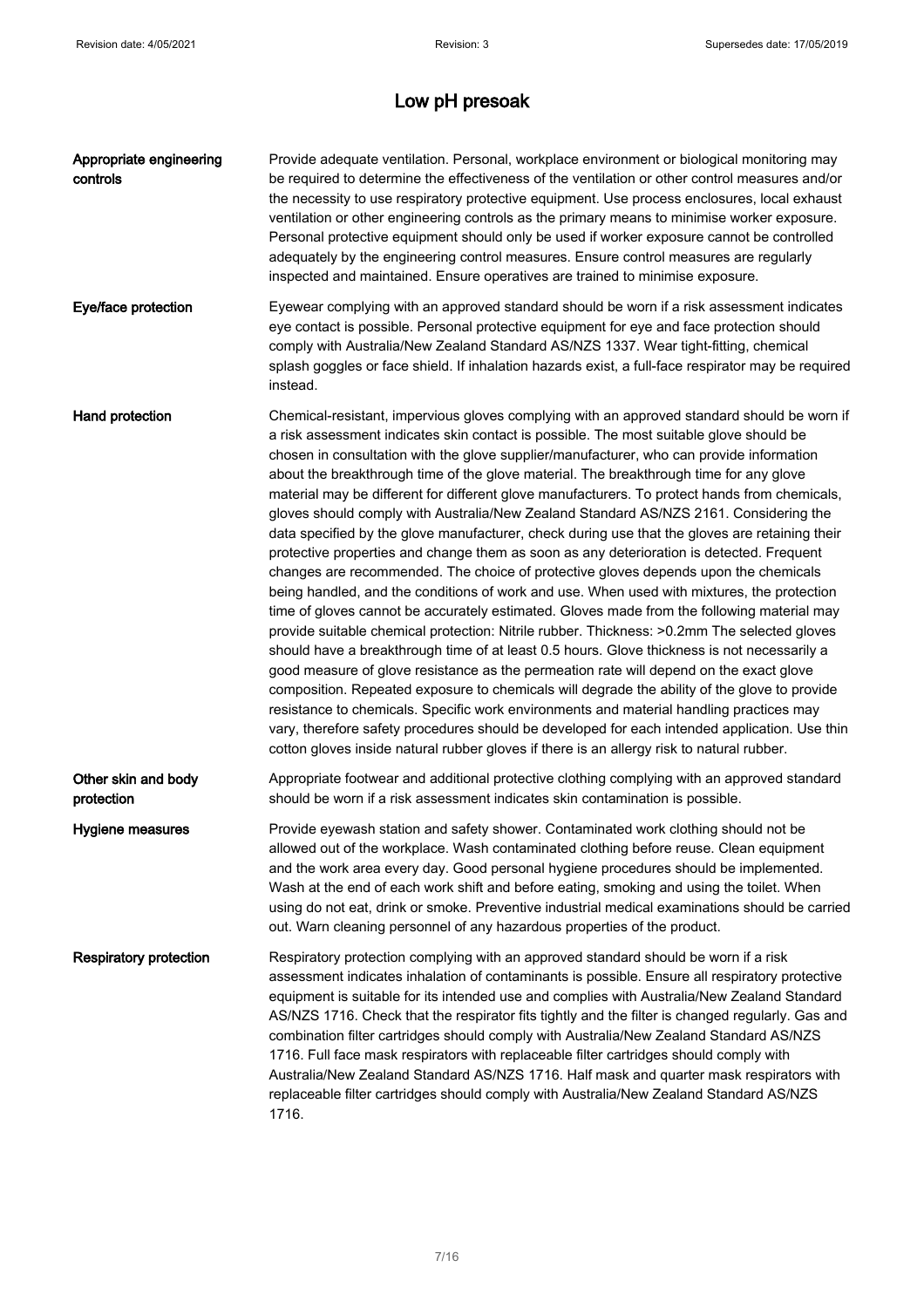### Environmental exposure controls

Keep container tightly sealed when not in use. Emissions from ventilation or work process equipment should be checked to ensure they comply with the requirements of environmental protection legislation. In some cases, fume scrubbers, filters or engineering modifications to the process equipment will be necessary to reduce emissions to acceptable levels. Store in a demarcated bunded area to prevent release to drains and/or watercourses.

#### SECTION 9: Physical and chemical properties

| Information on basic physical and chemical properties |                                                                                                                                                       |  |  |
|-------------------------------------------------------|-------------------------------------------------------------------------------------------------------------------------------------------------------|--|--|
| Appearance                                            | Liquid.                                                                                                                                               |  |  |
| Colour                                                | Colourless to pale yellow.                                                                                                                            |  |  |
| Odour                                                 | Acidic. Perfume.                                                                                                                                      |  |  |
| <b>Odour threshold</b>                                | Not available.                                                                                                                                        |  |  |
| pH                                                    | $pH$ (concentrated solution): $\sim 1.0$                                                                                                              |  |  |
| <b>Melting point</b>                                  | $\sim 0^{\circ}$ C                                                                                                                                    |  |  |
| Initial boiling point and range                       | ~ 100°C @ 760 mm Hg                                                                                                                                   |  |  |
| Flash point                                           | Not applicable.                                                                                                                                       |  |  |
| <b>Evaporation rate</b>                               | Not available. «59» «184» «109020»                                                                                                                    |  |  |
| Flammability Limit - Lower(%)                         | Not applicable.                                                                                                                                       |  |  |
| Vapour pressure                                       | Not available.                                                                                                                                        |  |  |
| <b>Relative density</b>                               | ~1.045 @ 20°C                                                                                                                                         |  |  |
| Solubility(ies)                                       | Soluble in water. Miscible with water.                                                                                                                |  |  |
| <b>Partition coefficient</b>                          | Not available.                                                                                                                                        |  |  |
| Auto-ignition temperature                             | Not applicable.                                                                                                                                       |  |  |
| <b>Decomposition Temperature</b>                      | Not available.                                                                                                                                        |  |  |
| <b>Viscosity</b>                                      | $~1$ cSt @ 20°C                                                                                                                                       |  |  |
| <b>Oxidising properties</b>                           | Not applicable.                                                                                                                                       |  |  |
| Comments                                              | Information declared as "Not available" or "Not applicable" is not considered to be relevant to<br>the implementation of the proper control measures. |  |  |

#### SECTION 10: Stability and reactivity

| Reactivity                            | There are no known reactivity hazards associated with this product.                                                    |
|---------------------------------------|------------------------------------------------------------------------------------------------------------------------|
| <b>Stability</b>                      | Stable at normal ambient temperatures and when used as recommended. Stable under the<br>prescribed storage conditions. |
| Possibility of hazardous<br>reactions | No potentially hazardous reactions known.                                                                              |
| Conditions to avoid                   | There are no known conditions that are likely to result in a hazardous situation.                                      |
| Materials to avoid                    | Alkalis, Amines.                                                                                                       |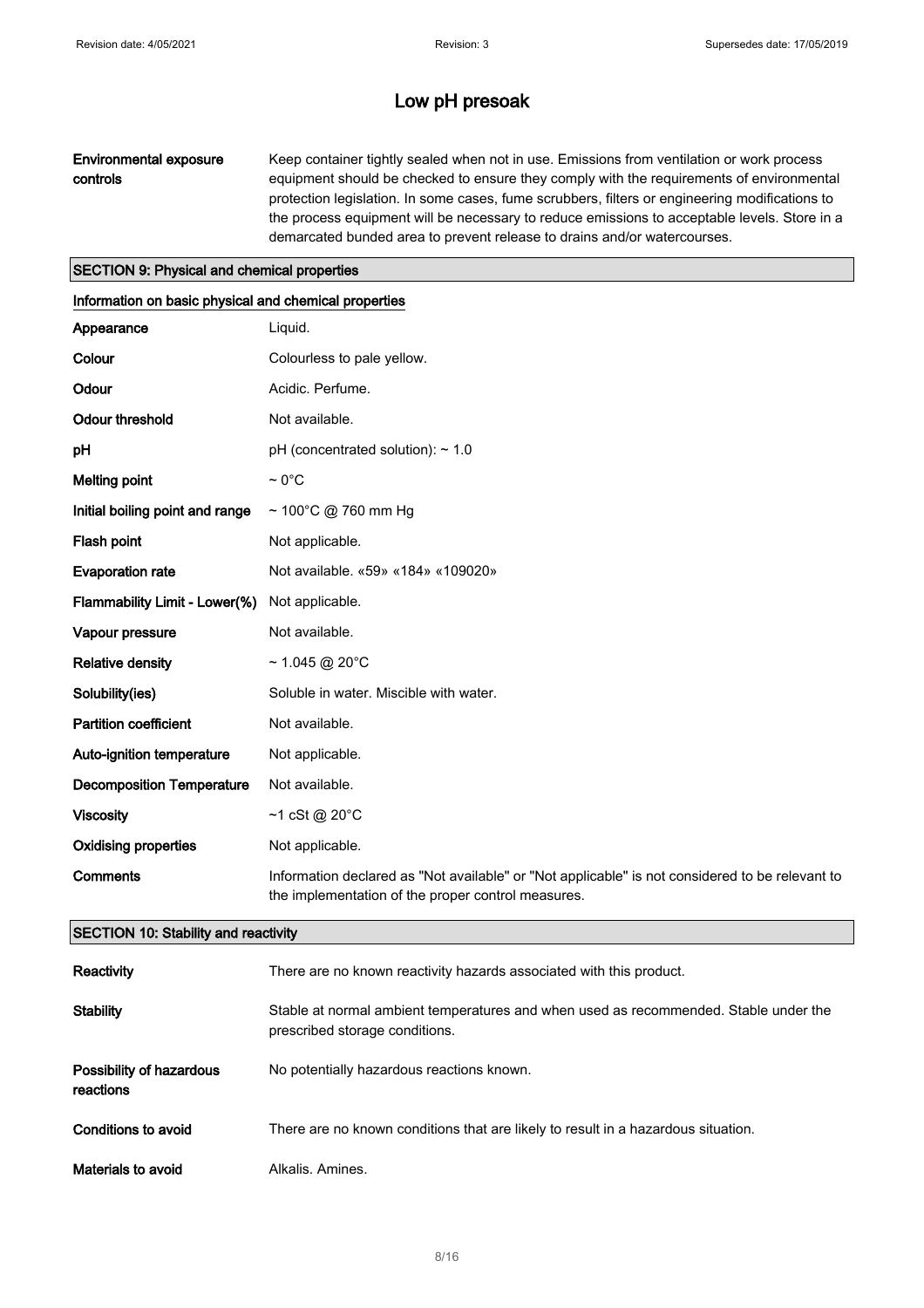Hazardous decomposition products Does not decompose when used and stored as recommended. Thermal decomposition or combustion products may include the following substances: Corrosive gases or vapours.

| <b>SECTION 11: Toxicological information</b>       |                                                                                                                                   |  |  |
|----------------------------------------------------|-----------------------------------------------------------------------------------------------------------------------------------|--|--|
| Information on toxicological effects               |                                                                                                                                   |  |  |
| Acute toxicity - oral                              |                                                                                                                                   |  |  |
| Notes (oral LD <sub>50</sub> )                     | Acute Tox. 4 - H302 Harmful if swallowed.                                                                                         |  |  |
| ATE oral (mg/kg)                                   | 311.0                                                                                                                             |  |  |
| Acute toxicity - dermal                            |                                                                                                                                   |  |  |
| Notes (dermal LD <sub>50</sub> )                   | Acute Tox. 3 - H311 Toxic in contact with skin.                                                                                   |  |  |
| ATE dermal (mg/kg)                                 | 319.33                                                                                                                            |  |  |
| Acute toxicity - inhalation                        |                                                                                                                                   |  |  |
| Notes (inhalation LC <sub>50</sub> )               | Acute Tox. 4 - H332 Harmful if inhaled.                                                                                           |  |  |
| ATE inhalation (vapours mg/l)                      | 25.57                                                                                                                             |  |  |
| ATE inhalation (dusts/mists<br>mg/l)               | 3.28                                                                                                                              |  |  |
| Skin corrosion/irritation                          |                                                                                                                                   |  |  |
| Animal data                                        | Skin Corr. 1B - H314 Causes severe burns.                                                                                         |  |  |
| <b>Extreme pH</b>                                  | $\leq$ 2 Corrosive.                                                                                                               |  |  |
| Serious eye damage/irritation                      |                                                                                                                                   |  |  |
| Serious eye damage/irritation                      | Eye Dam. 1 - H318 Corrosive to skin. Corrosivity to eyes is assumed.                                                              |  |  |
| Respiratory sensitisation                          |                                                                                                                                   |  |  |
| Respiratory sensitisation                          | Based on available data the classification criteria are not met.                                                                  |  |  |
| <b>Skin sensitisation</b>                          |                                                                                                                                   |  |  |
| <b>Skin sensitisation</b>                          | Based on available data the classification criteria are not met.                                                                  |  |  |
| Germ cell mutagenicity                             |                                                                                                                                   |  |  |
| Genotoxicity - in vitro                            | Based on available data the classification criteria are not met.                                                                  |  |  |
| Carcinogenicity                                    |                                                                                                                                   |  |  |
| Carcinogenicity                                    | Based on available data the classification criteria are not met.                                                                  |  |  |
| <b>IARC</b> carcinogenicity                        | Contains a substance which may be potentially carcinogenic. IARC Group 3 Not classifiable<br>as to its carcinogenicity to humans. |  |  |
| Reproductive toxicity                              |                                                                                                                                   |  |  |
| Reproductive toxicity - fertility                  | Based on available data the classification criteria are not met.                                                                  |  |  |
| Reproductive toxicity -<br>development             | Based on available data the classification criteria are not met.                                                                  |  |  |
| Specific target organ toxicity - single exposure   |                                                                                                                                   |  |  |
| STOT - single exposure                             | Not classified as a specific target organ toxicant after a single exposure.                                                       |  |  |
| Specific target organ toxicity - repeated exposure |                                                                                                                                   |  |  |
| STOT - repeated exposure                           | Not classified as a specific target organ toxicant after repeated exposure.                                                       |  |  |
| <b>Aspiration hazard</b>                           |                                                                                                                                   |  |  |
| Aspiration hazard                                  | Based on available data the classification criteria are not met.                                                                  |  |  |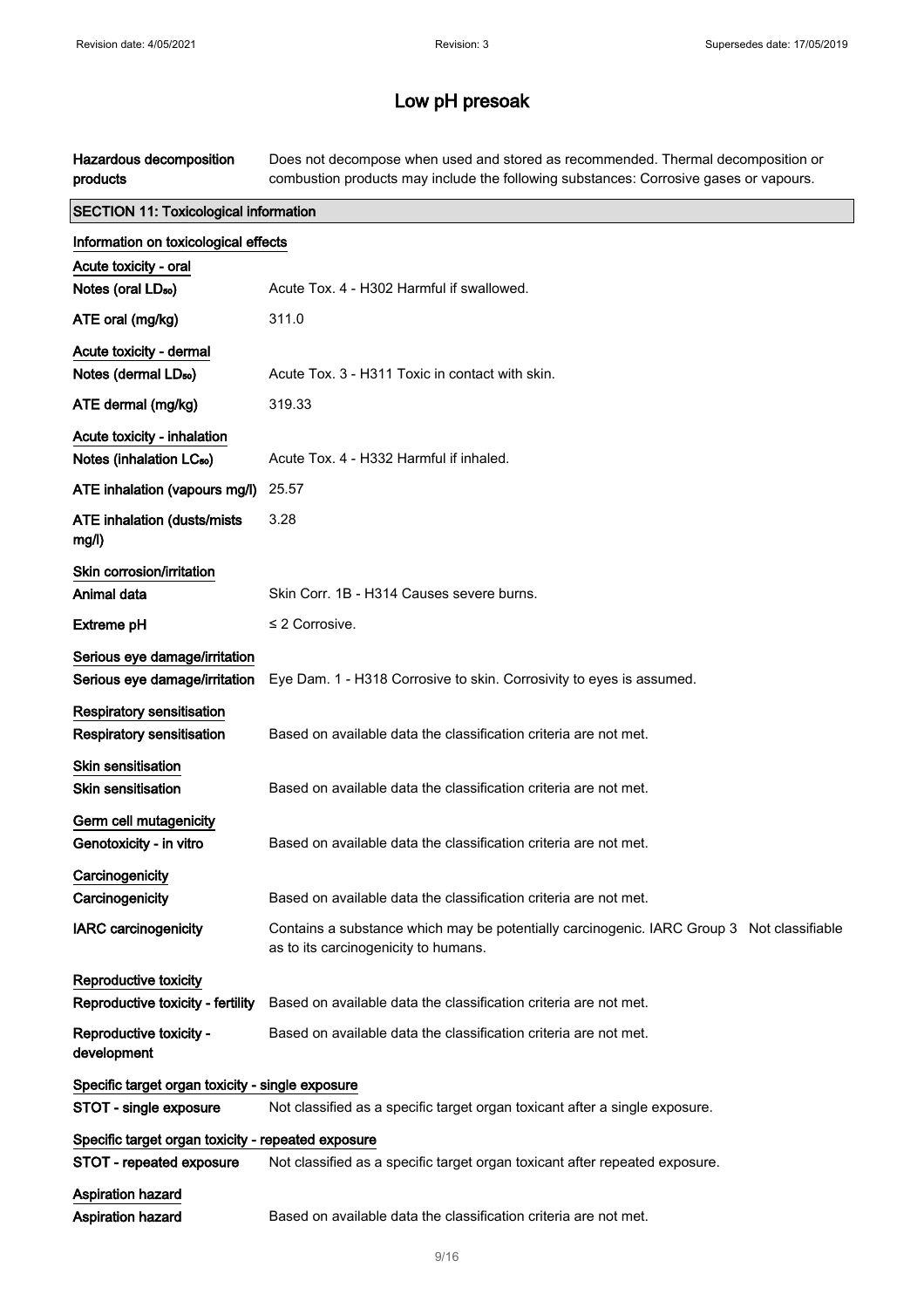| General information  | The severity of the symptoms described will vary dependent on the concentration and the<br>length of exposure.                                                  |
|----------------------|-----------------------------------------------------------------------------------------------------------------------------------------------------------------|
| <b>Inhalation</b>    | Corrosive to the respiratory tract. Symptoms following overexposure may include the<br>following: Severe irritation of nose and throat.                         |
| Ingestion            | May cause chemical burns in mouth, oesophagus and stomach. Symptoms following<br>overexposure may include the following: Severe stomach pain. Nausea, vomiting. |
| <b>Skin Contact</b>  | Causes severe burns. Symptoms following overexposure may include the following: Pain or<br>irritation. Redness. Blistering may occur.                           |
| Eye contact          | Causes serious eye damage. Symptoms following overexposure may include the following:<br>Pain. Profuse watering of the eyes. Redness.                           |
| Route of exposure    | Ingestion Inhalation Skin and/or eye contact                                                                                                                    |
| <b>Target Organs</b> | No specific target organs known.                                                                                                                                |
|                      |                                                                                                                                                                 |

#### Toxicological information on ingredients.

## phosphoric acid ...%

| Other health effects                                      | There is no evidence that the product can cause cancer.                              |
|-----------------------------------------------------------|--------------------------------------------------------------------------------------|
| Skin sensitisation                                        |                                                                                      |
| <b>Skin sensitisation</b>                                 | Not sensitising.                                                                     |
|                                                           | 2-BUTOXYETHANOL                                                                      |
| Acute toxicity - oral                                     |                                                                                      |
| Acute toxicity oral (LD <sub>50</sub><br>mg/kg)           | 1,300.0                                                                              |
| <b>Species</b>                                            | Rat                                                                                  |
| ATE oral (mg/kg)                                          | 1,300.0                                                                              |
| Acute toxicity - dermal                                   |                                                                                      |
| Acute toxicity dermal (LD <sub>50</sub> 2,270.0<br>mg/kg) |                                                                                      |
| <b>Species</b>                                            | Rat                                                                                  |
| ATE dermal (mg/kg)                                        | 1,100.0                                                                              |
| Acute toxicity - inhalation                               |                                                                                      |
| <b>ATE inhalation (vapours</b><br>mg/l)                   | 11.0                                                                                 |
| <b>Skin sensitisation</b>                                 |                                                                                      |
| Skin sensitisation                                        | Guinea pig maximization test (GPMT) - Guinea pig: Not sensitising.                   |
| Germ cell mutagenicity                                    |                                                                                      |
| Genotoxicity - in vitro                                   | Gene mutation:: Negative. This substance has no evidence of mutagenic<br>properties. |
| Carcinogenicity                                           |                                                                                      |
| <b>IARC</b> carcinogenicity                               | IARC Group 3 Not classifiable as to its carcinogenicity to humans.                   |
|                                                           |                                                                                      |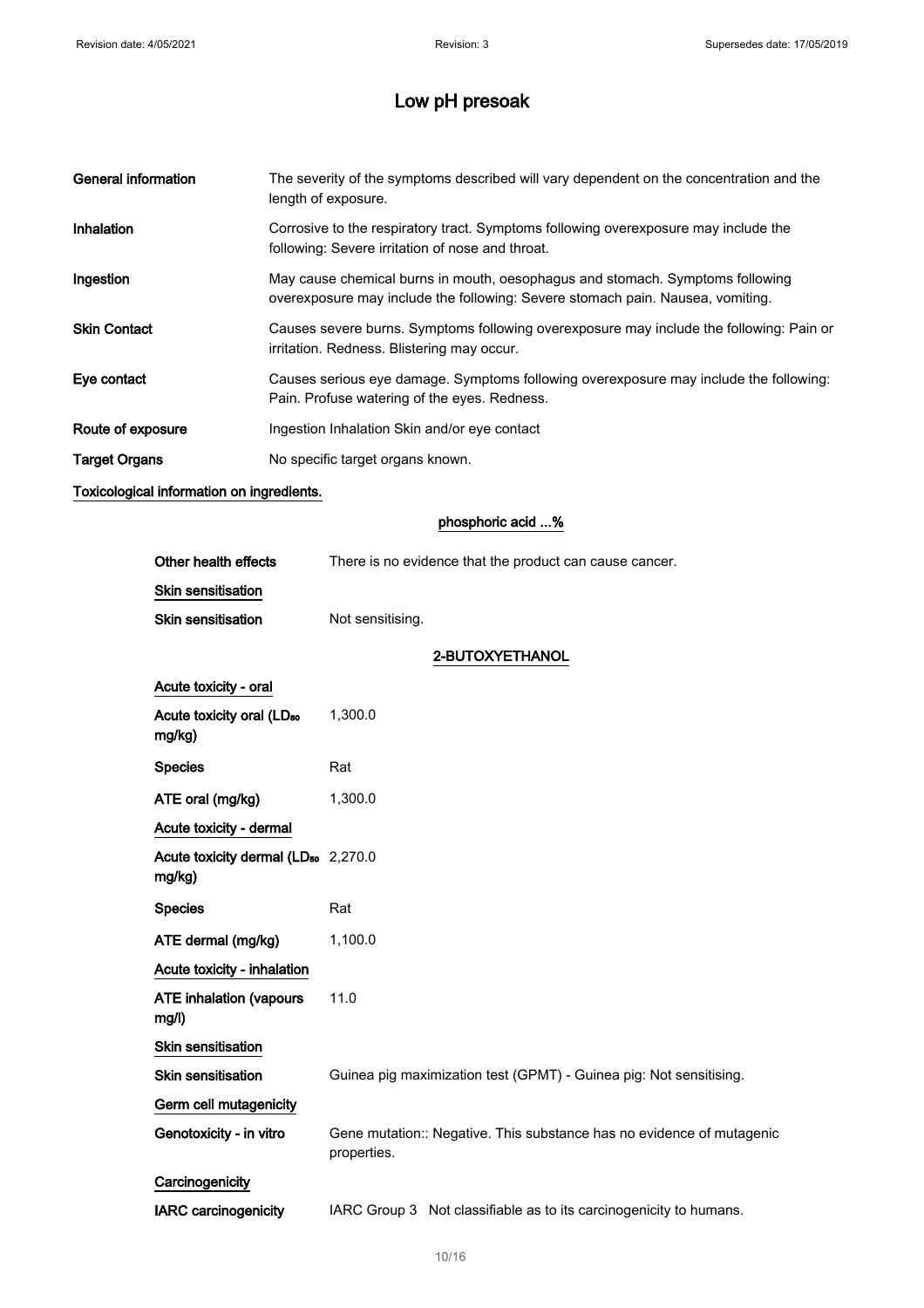| Reproductive toxicity -<br>Fertility: - NOAEL 720 mg/kg,, Mouse<br>fertility<br>Reproductive toxicity -<br>Developmental toxicity: - NOAEL: 100 mg/kg,, Rat<br>development<br>C9-C11 Alcohol ethoxylate (6)<br>Other health effects<br>There is no evidence that the product can cause cancer.<br>hydrofluoric acid  %<br><b>Toxicological effects</b><br>This product is toxic.<br>Other health effects<br>There is no evidence that the product can cause cancer.<br>Acute toxicity - inhalation<br>0.5<br><b>ATE inhalation (vapours</b><br>mg/l)<br><b>ATE</b> inhalation<br>0.05<br>(dusts/mists mg/l)<br>Acute and chronic health<br>This chemical can be hazardous when inhaled and/or touched. Toxic in contact with<br>hazards<br>skin.<br>Route of exposure<br>Inhalation Skin absorption Ingestion.<br><b>Target Organs</b><br>Bone structure Heart & cardiovascular system Teeth Central nervous system<br>Reddened skin if chemical is not removed by washing. Later, white and wrinkled<br><b>Medical Symptoms</b><br>skin without pain, often with delayed skin burns.<br><b>SECTION 12: Ecological information</b><br>Ecotoxicity<br>The product may affect the acidity (pH) of water which may have hazardous effects on aquatic<br>organisms.<br>Ecological information on ingredients.<br>phosphoric acid %<br>Ecotoxicity<br>The product may contribute to an excessive enrichment of the aquatic environment<br>with nutrients. The product may affect the acidity (pH) of water which may have<br>hazardous effects on aquatic organisms.<br>hydrofluoric acid  %<br>Ecotoxicity<br>The product may affect the acidity (pH) of water which may have hazardous effects<br>on aquatic organisms.<br>Based on available data the classification criteria are not met.<br><b>Toxicity</b><br>Ecological information on ingredients. |  | Reproductive toxicity |  |
|-------------------------------------------------------------------------------------------------------------------------------------------------------------------------------------------------------------------------------------------------------------------------------------------------------------------------------------------------------------------------------------------------------------------------------------------------------------------------------------------------------------------------------------------------------------------------------------------------------------------------------------------------------------------------------------------------------------------------------------------------------------------------------------------------------------------------------------------------------------------------------------------------------------------------------------------------------------------------------------------------------------------------------------------------------------------------------------------------------------------------------------------------------------------------------------------------------------------------------------------------------------------------------------------------------------------------------------------------------------------------------------------------------------------------------------------------------------------------------------------------------------------------------------------------------------------------------------------------------------------------------------------------------------------------------------------------------------------------------------------------------------------------------------------------------------------------------------------------------|--|-----------------------|--|
|                                                                                                                                                                                                                                                                                                                                                                                                                                                                                                                                                                                                                                                                                                                                                                                                                                                                                                                                                                                                                                                                                                                                                                                                                                                                                                                                                                                                                                                                                                                                                                                                                                                                                                                                                                                                                                                       |  |                       |  |
|                                                                                                                                                                                                                                                                                                                                                                                                                                                                                                                                                                                                                                                                                                                                                                                                                                                                                                                                                                                                                                                                                                                                                                                                                                                                                                                                                                                                                                                                                                                                                                                                                                                                                                                                                                                                                                                       |  |                       |  |
|                                                                                                                                                                                                                                                                                                                                                                                                                                                                                                                                                                                                                                                                                                                                                                                                                                                                                                                                                                                                                                                                                                                                                                                                                                                                                                                                                                                                                                                                                                                                                                                                                                                                                                                                                                                                                                                       |  |                       |  |
|                                                                                                                                                                                                                                                                                                                                                                                                                                                                                                                                                                                                                                                                                                                                                                                                                                                                                                                                                                                                                                                                                                                                                                                                                                                                                                                                                                                                                                                                                                                                                                                                                                                                                                                                                                                                                                                       |  |                       |  |
|                                                                                                                                                                                                                                                                                                                                                                                                                                                                                                                                                                                                                                                                                                                                                                                                                                                                                                                                                                                                                                                                                                                                                                                                                                                                                                                                                                                                                                                                                                                                                                                                                                                                                                                                                                                                                                                       |  |                       |  |
|                                                                                                                                                                                                                                                                                                                                                                                                                                                                                                                                                                                                                                                                                                                                                                                                                                                                                                                                                                                                                                                                                                                                                                                                                                                                                                                                                                                                                                                                                                                                                                                                                                                                                                                                                                                                                                                       |  |                       |  |
|                                                                                                                                                                                                                                                                                                                                                                                                                                                                                                                                                                                                                                                                                                                                                                                                                                                                                                                                                                                                                                                                                                                                                                                                                                                                                                                                                                                                                                                                                                                                                                                                                                                                                                                                                                                                                                                       |  |                       |  |
|                                                                                                                                                                                                                                                                                                                                                                                                                                                                                                                                                                                                                                                                                                                                                                                                                                                                                                                                                                                                                                                                                                                                                                                                                                                                                                                                                                                                                                                                                                                                                                                                                                                                                                                                                                                                                                                       |  |                       |  |
|                                                                                                                                                                                                                                                                                                                                                                                                                                                                                                                                                                                                                                                                                                                                                                                                                                                                                                                                                                                                                                                                                                                                                                                                                                                                                                                                                                                                                                                                                                                                                                                                                                                                                                                                                                                                                                                       |  |                       |  |
|                                                                                                                                                                                                                                                                                                                                                                                                                                                                                                                                                                                                                                                                                                                                                                                                                                                                                                                                                                                                                                                                                                                                                                                                                                                                                                                                                                                                                                                                                                                                                                                                                                                                                                                                                                                                                                                       |  |                       |  |
|                                                                                                                                                                                                                                                                                                                                                                                                                                                                                                                                                                                                                                                                                                                                                                                                                                                                                                                                                                                                                                                                                                                                                                                                                                                                                                                                                                                                                                                                                                                                                                                                                                                                                                                                                                                                                                                       |  |                       |  |
|                                                                                                                                                                                                                                                                                                                                                                                                                                                                                                                                                                                                                                                                                                                                                                                                                                                                                                                                                                                                                                                                                                                                                                                                                                                                                                                                                                                                                                                                                                                                                                                                                                                                                                                                                                                                                                                       |  |                       |  |
|                                                                                                                                                                                                                                                                                                                                                                                                                                                                                                                                                                                                                                                                                                                                                                                                                                                                                                                                                                                                                                                                                                                                                                                                                                                                                                                                                                                                                                                                                                                                                                                                                                                                                                                                                                                                                                                       |  |                       |  |
|                                                                                                                                                                                                                                                                                                                                                                                                                                                                                                                                                                                                                                                                                                                                                                                                                                                                                                                                                                                                                                                                                                                                                                                                                                                                                                                                                                                                                                                                                                                                                                                                                                                                                                                                                                                                                                                       |  |                       |  |
|                                                                                                                                                                                                                                                                                                                                                                                                                                                                                                                                                                                                                                                                                                                                                                                                                                                                                                                                                                                                                                                                                                                                                                                                                                                                                                                                                                                                                                                                                                                                                                                                                                                                                                                                                                                                                                                       |  |                       |  |
|                                                                                                                                                                                                                                                                                                                                                                                                                                                                                                                                                                                                                                                                                                                                                                                                                                                                                                                                                                                                                                                                                                                                                                                                                                                                                                                                                                                                                                                                                                                                                                                                                                                                                                                                                                                                                                                       |  |                       |  |
|                                                                                                                                                                                                                                                                                                                                                                                                                                                                                                                                                                                                                                                                                                                                                                                                                                                                                                                                                                                                                                                                                                                                                                                                                                                                                                                                                                                                                                                                                                                                                                                                                                                                                                                                                                                                                                                       |  |                       |  |
|                                                                                                                                                                                                                                                                                                                                                                                                                                                                                                                                                                                                                                                                                                                                                                                                                                                                                                                                                                                                                                                                                                                                                                                                                                                                                                                                                                                                                                                                                                                                                                                                                                                                                                                                                                                                                                                       |  |                       |  |
|                                                                                                                                                                                                                                                                                                                                                                                                                                                                                                                                                                                                                                                                                                                                                                                                                                                                                                                                                                                                                                                                                                                                                                                                                                                                                                                                                                                                                                                                                                                                                                                                                                                                                                                                                                                                                                                       |  |                       |  |
|                                                                                                                                                                                                                                                                                                                                                                                                                                                                                                                                                                                                                                                                                                                                                                                                                                                                                                                                                                                                                                                                                                                                                                                                                                                                                                                                                                                                                                                                                                                                                                                                                                                                                                                                                                                                                                                       |  |                       |  |
|                                                                                                                                                                                                                                                                                                                                                                                                                                                                                                                                                                                                                                                                                                                                                                                                                                                                                                                                                                                                                                                                                                                                                                                                                                                                                                                                                                                                                                                                                                                                                                                                                                                                                                                                                                                                                                                       |  |                       |  |
|                                                                                                                                                                                                                                                                                                                                                                                                                                                                                                                                                                                                                                                                                                                                                                                                                                                                                                                                                                                                                                                                                                                                                                                                                                                                                                                                                                                                                                                                                                                                                                                                                                                                                                                                                                                                                                                       |  |                       |  |
|                                                                                                                                                                                                                                                                                                                                                                                                                                                                                                                                                                                                                                                                                                                                                                                                                                                                                                                                                                                                                                                                                                                                                                                                                                                                                                                                                                                                                                                                                                                                                                                                                                                                                                                                                                                                                                                       |  |                       |  |

## phosphoric acid ...%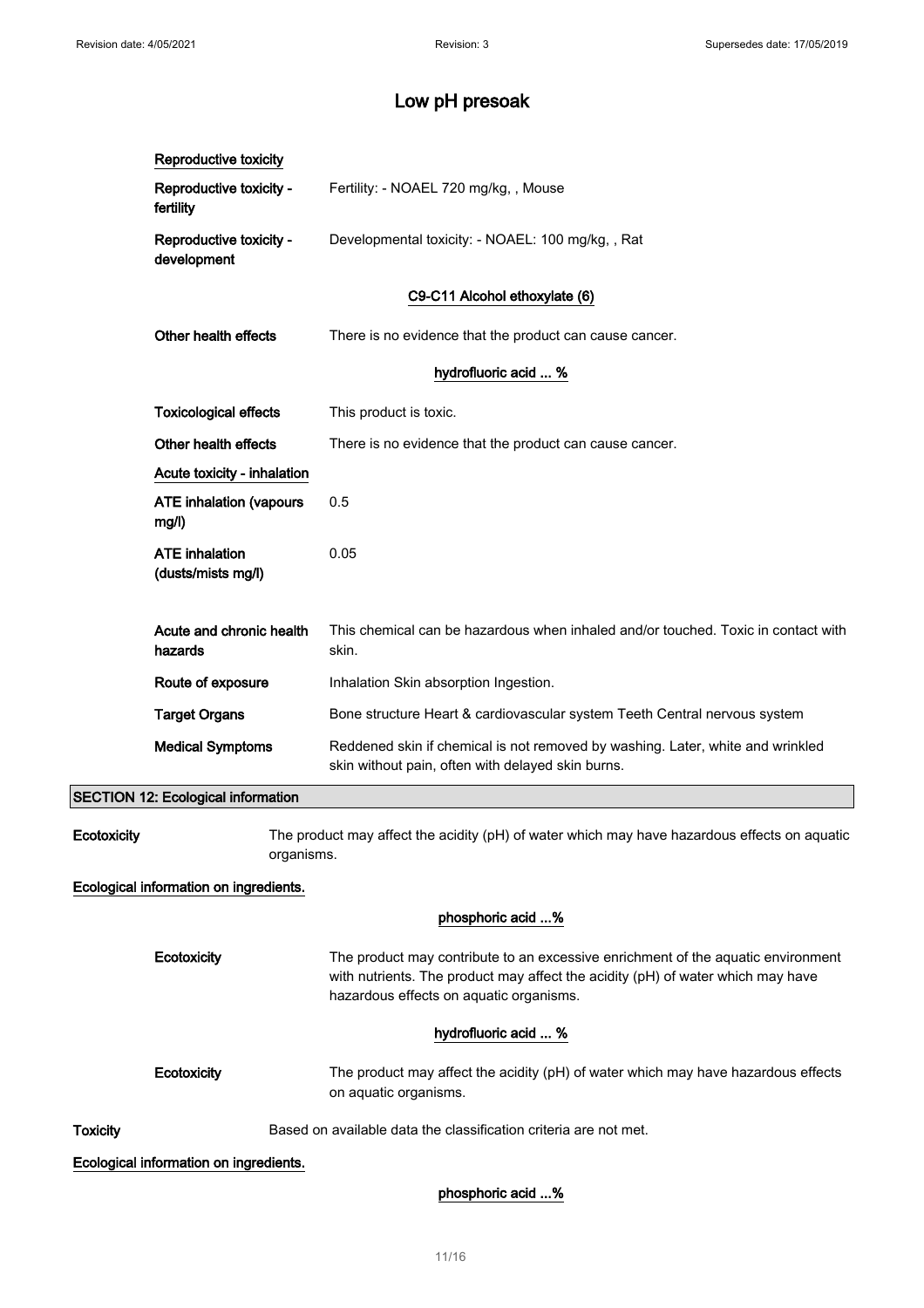| Acute aquatic toxicity                    |                                                                                        |  |
|-------------------------------------------|----------------------------------------------------------------------------------------|--|
| Acute toxicity - fish                     | LC50, : 100 mg/l, Freshwater fish                                                      |  |
| Acute toxicity - aquatic<br>invertebrates | EC <sub>50</sub> , : 29 mg/l, Daphnia magna<br>NOEC, 72 hours: 100 mg/l, Daphnia magna |  |
| Acute toxicity - aquatic<br>plants        | IC <sub>50</sub> , 72 hours: 590 mg/l, Freshwater algae                                |  |

#### 2-BUTOXYETHANOL

#### Acute aquatic toxicity

| Acute toxicity - fish                       | LC50, 96 hours: > 100 mg/l, Lepomis macrochirus (Bluegill)        |
|---------------------------------------------|-------------------------------------------------------------------|
| Acute toxicity - aquatic<br>invertebrates   | EC <sub>50</sub> , 48 hours: 1550 mg/l, Daphnia magna             |
| Acute toxicity - aquatic<br>plants          | $EC_{50}$ , >: > 100 mg/l,                                        |
| Acute toxicity -<br>microorganisms          | $EC_{50}$ , >: > 1000 mg/l,                                       |
| Chronic aquatic toxicity                    |                                                                   |
| life stage                                  | <b>Chronic toxicity - fish early</b> NOEC, 21 days: $> 100$ mg/l, |
| Chronic toxicity - aquatic<br>invertebrates | NOEC, 21 days: 100 mg/l, Daphnia magna                            |
|                                             | C9-C11 Alcohol ethoxylate (6)                                     |
| Acute aguatic toxicity                      |                                                                   |

| Acute toxicity - fish                     | LC <sub>50</sub> , 96 hours: 10 mg/l, Fish          |
|-------------------------------------------|-----------------------------------------------------|
| Acute toxicity - aquatic<br>invertebrates | EC <sub>50</sub> , 48 hours: 10 mg/l, Daphnia magna |
| Acute toxicity - aquatic<br>plants        | IC <sub>50</sub> , 72 hours: 10 mg/l, Algae         |

#### hydrofluoric acid ... %

#### Acute aquatic toxicity

| Acute toxicity - aquatic | $EC_{50}$ , 48 hours: ~ 10.6 mg/l, Daphnia magna |  |
|--------------------------|--------------------------------------------------|--|
| invertebrates            |                                                  |  |

#### Persistence and degradability

Persistence and degradability The degradability of the product is not known.

Ecological information on ingredients.

#### phosphoric acid ...%

| Persistence and | The product contains mainly inorganic substances which are not biodegradable. |
|-----------------|-------------------------------------------------------------------------------|
| degradability   | The other substances in the product are expected to be readily biodegradable. |

### 2-BUTOXYETHANOL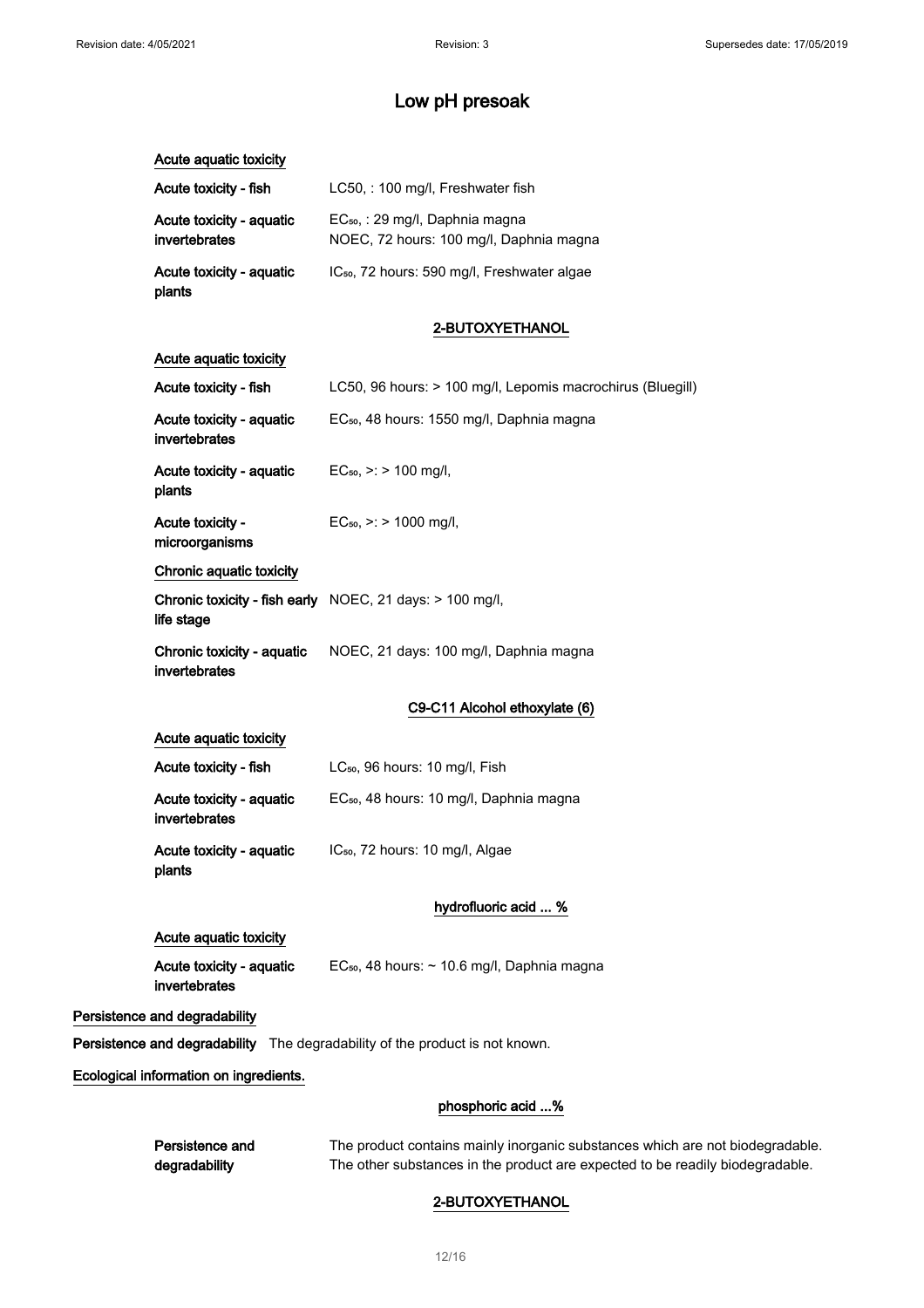|                                        | Persistence and<br>degradability       | The product is biodegradable.                                                                            |  |
|----------------------------------------|----------------------------------------|----------------------------------------------------------------------------------------------------------|--|
|                                        | Biodegradation                         | Water - Degradation (%) 90.4: 28 days                                                                    |  |
|                                        |                                        | C9-C11 Alcohol ethoxylate (6)                                                                            |  |
|                                        | Persistence and<br>degradability       | The product is biodegradable.                                                                            |  |
|                                        |                                        | hydrofluoric acid  %                                                                                     |  |
|                                        | Persistence and<br>degradability       | The product contains inorganic substances which are not biodegradable.                                   |  |
|                                        | <b>Bioaccumulative potential</b>       |                                                                                                          |  |
|                                        | <b>Bioaccumulative Potential</b>       | No data available on bioaccumulation.                                                                    |  |
| <b>Partition coefficient</b>           | Not available.                         |                                                                                                          |  |
|                                        | Ecological information on ingredients. |                                                                                                          |  |
|                                        |                                        | phosphoric acid %                                                                                        |  |
|                                        | <b>Bioaccumulative Potential</b>       | The product does not contain any substances expected to be bioaccumulating.                              |  |
|                                        | 2-BUTOXYETHANOL                        |                                                                                                          |  |
|                                        | <b>Bioaccumulative Potential</b>       | The product is not bioaccumulating.                                                                      |  |
|                                        | <b>Partition coefficient</b>           | : 0.81                                                                                                   |  |
|                                        | C9-C11 Alcohol ethoxylate (6)          |                                                                                                          |  |
|                                        | <b>Bioaccumulative Potential</b>       | The product does not contain any substances expected to be bioaccumulating.                              |  |
|                                        | hydrofluoric acid  %                   |                                                                                                          |  |
|                                        |                                        | Bioaccumulative Potential The product does not contain any substances expected to be bioaccumulating.    |  |
| Mobility in soil                       |                                        |                                                                                                          |  |
| <b>Mobility</b>                        |                                        | The product is water-soluble and may spread in water systems. The product is non-volatile.               |  |
| Ecological information on ingredients. |                                        |                                                                                                          |  |
|                                        |                                        | phosphoric acid %                                                                                        |  |
|                                        | <b>Mobility</b>                        | The product is soluble in water.                                                                         |  |
| 2-BUTOXYETHANOL                        |                                        |                                                                                                          |  |
|                                        | <b>Mobility</b>                        | The product contains volatile organic compounds (VOCs) which will evaporate<br>easily from all surfaces. |  |
|                                        | Adsorption/desorption<br>coefficient   | Water - Koc: $\sim$ 67 @ °C                                                                              |  |
|                                        | Henry's law constant                   | 0.000016 atm m3/mol @ °C                                                                                 |  |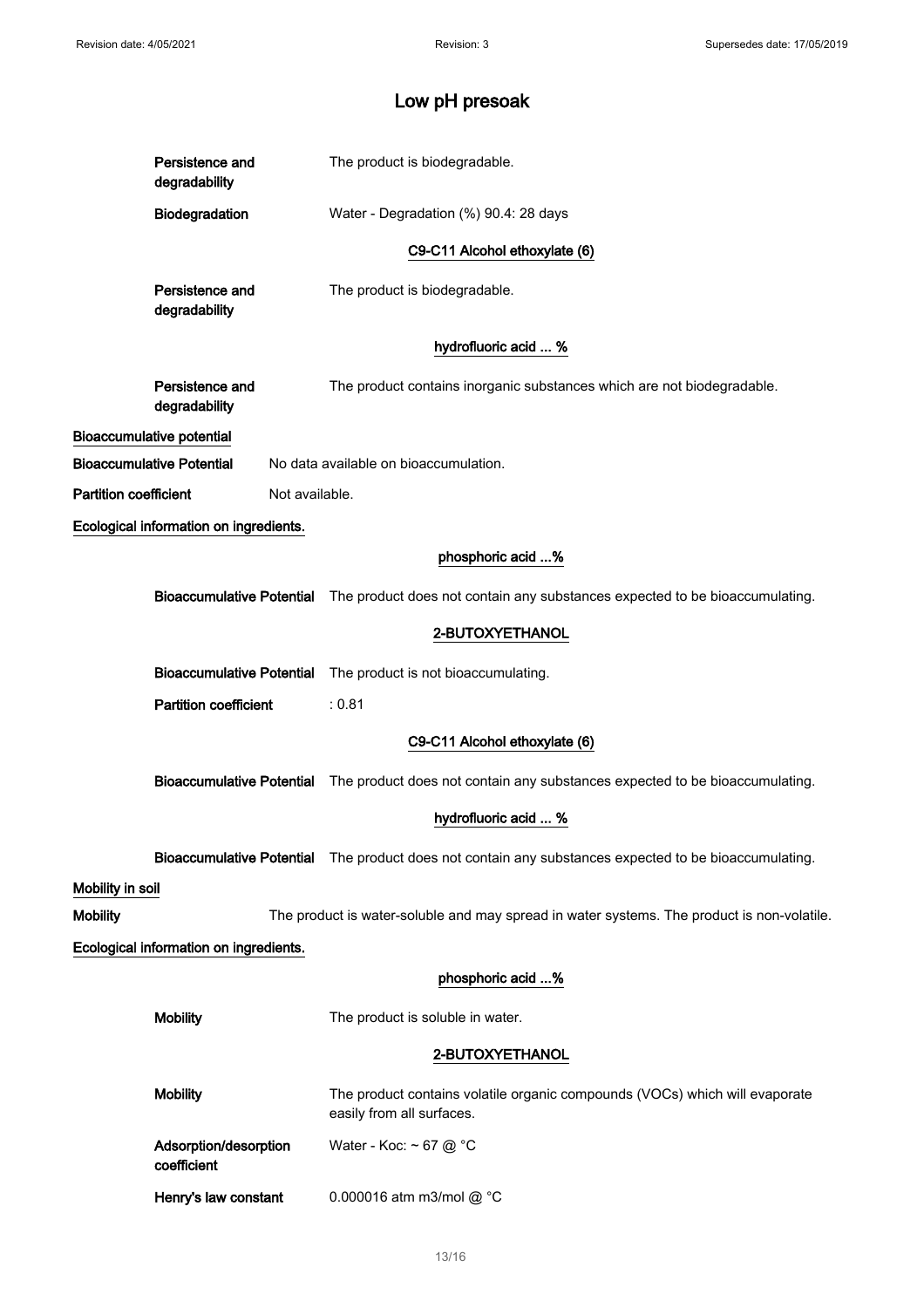| Surface tension                               | 65 mN/m @ °C                                                                                                                                                                                                                                                                                                                                                                                                                                                                                                                                                                                                                                                                                                                                            |  |
|-----------------------------------------------|---------------------------------------------------------------------------------------------------------------------------------------------------------------------------------------------------------------------------------------------------------------------------------------------------------------------------------------------------------------------------------------------------------------------------------------------------------------------------------------------------------------------------------------------------------------------------------------------------------------------------------------------------------------------------------------------------------------------------------------------------------|--|
|                                               | C9-C11 Alcohol ethoxylate (6)                                                                                                                                                                                                                                                                                                                                                                                                                                                                                                                                                                                                                                                                                                                           |  |
| <b>Mobility</b>                               | The product is soluble in water.                                                                                                                                                                                                                                                                                                                                                                                                                                                                                                                                                                                                                                                                                                                        |  |
|                                               | hydrofluoric acid  %                                                                                                                                                                                                                                                                                                                                                                                                                                                                                                                                                                                                                                                                                                                                    |  |
| <b>Mobility</b>                               | The product is soluble in water.                                                                                                                                                                                                                                                                                                                                                                                                                                                                                                                                                                                                                                                                                                                        |  |
| Other adverse effects                         |                                                                                                                                                                                                                                                                                                                                                                                                                                                                                                                                                                                                                                                                                                                                                         |  |
| Other adverse effects                         | None known.                                                                                                                                                                                                                                                                                                                                                                                                                                                                                                                                                                                                                                                                                                                                             |  |
| <b>SECTION 13: Disposal considerations</b>    |                                                                                                                                                                                                                                                                                                                                                                                                                                                                                                                                                                                                                                                                                                                                                         |  |
| Waste treatment methods                       |                                                                                                                                                                                                                                                                                                                                                                                                                                                                                                                                                                                                                                                                                                                                                         |  |
| <b>General information</b>                    | The generation of waste should be minimised or avoided wherever possible. Reuse or recycle<br>products wherever possible. This material and its container must be disposed of in a safe<br>way. Disposal of this product, process solutions, residues and by-products should at all times<br>comply with the requirements of environmental protection and waste disposal legislation and<br>any local authority requirements. When handling waste, the safety precautions applying to<br>handling of the product should be considered. Care should be taken when handling emptied<br>containers that have not been thoroughly cleaned or rinsed out. Empty containers or liners<br>may retain some product residues and hence be potentially hazardous. |  |
| <b>Disposal methods</b>                       | Dispose of surplus products and those that cannot be recycled via a licensed waste disposal<br>contractor. Waste, residues, empty containers, discarded work clothes and contaminated<br>cleaning materials should be collected in designated containers, labelled with their contents.<br>Incineration or landfill should only be considered when recycling is not feasible.                                                                                                                                                                                                                                                                                                                                                                           |  |
| <b>SECTION 14: Transport information</b>      |                                                                                                                                                                                                                                                                                                                                                                                                                                                                                                                                                                                                                                                                                                                                                         |  |
|                                               |                                                                                                                                                                                                                                                                                                                                                                                                                                                                                                                                                                                                                                                                                                                                                         |  |
| General                                       | For limited quantity packaging/limited load information, consult the relevant modal<br>documentation using the data shown in this section.                                                                                                                                                                                                                                                                                                                                                                                                                                                                                                                                                                                                              |  |
| UN number                                     |                                                                                                                                                                                                                                                                                                                                                                                                                                                                                                                                                                                                                                                                                                                                                         |  |
| UN No. (ADG)                                  | 1790                                                                                                                                                                                                                                                                                                                                                                                                                                                                                                                                                                                                                                                                                                                                                    |  |
| UN No. (IMDG)                                 | 1790                                                                                                                                                                                                                                                                                                                                                                                                                                                                                                                                                                                                                                                                                                                                                    |  |
| UN No. (ICAO)                                 | 1790                                                                                                                                                                                                                                                                                                                                                                                                                                                                                                                                                                                                                                                                                                                                                    |  |
| UN proper shipping name                       |                                                                                                                                                                                                                                                                                                                                                                                                                                                                                                                                                                                                                                                                                                                                                         |  |
| Proper shipping name (ADG)                    | <b>HYDROFLUORIC ACID</b>                                                                                                                                                                                                                                                                                                                                                                                                                                                                                                                                                                                                                                                                                                                                |  |
| Proper shipping name<br>(IMDG)                | <b>HYDROFLUORIC ACID</b>                                                                                                                                                                                                                                                                                                                                                                                                                                                                                                                                                                                                                                                                                                                                |  |
| Proper shipping name (ICAO) HYDROFLUORIC ACID |                                                                                                                                                                                                                                                                                                                                                                                                                                                                                                                                                                                                                                                                                                                                                         |  |
| Transport hazard class(es)                    |                                                                                                                                                                                                                                                                                                                                                                                                                                                                                                                                                                                                                                                                                                                                                         |  |
| <b>ADG class</b>                              | 8                                                                                                                                                                                                                                                                                                                                                                                                                                                                                                                                                                                                                                                                                                                                                       |  |
| ADG subsidiary risk                           | 6.1                                                                                                                                                                                                                                                                                                                                                                                                                                                                                                                                                                                                                                                                                                                                                     |  |
| <b>ADG label</b>                              | 8 & 6.1                                                                                                                                                                                                                                                                                                                                                                                                                                                                                                                                                                                                                                                                                                                                                 |  |
| <b>IMDG class</b>                             | 8                                                                                                                                                                                                                                                                                                                                                                                                                                                                                                                                                                                                                                                                                                                                                       |  |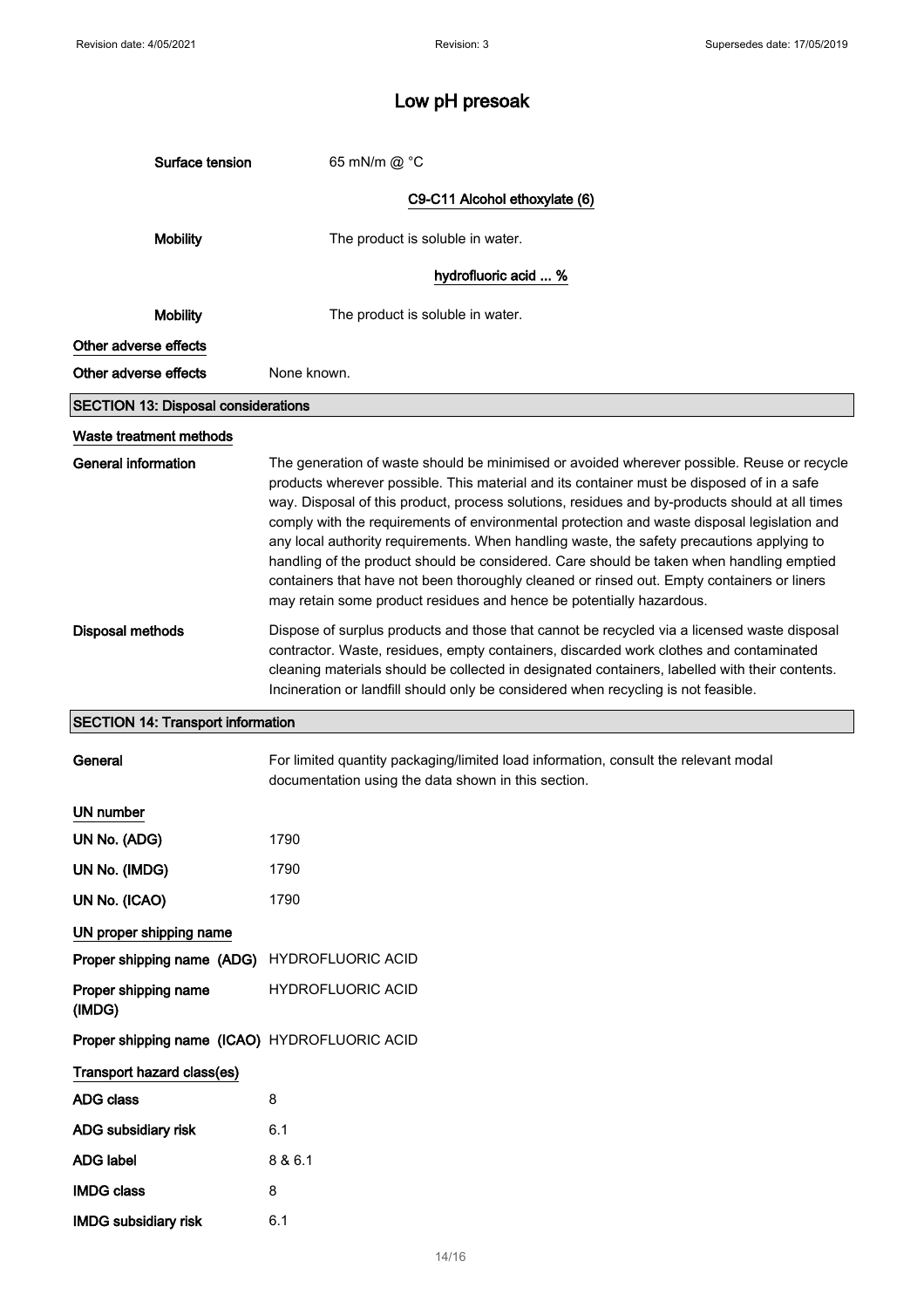| ICAO class/division  | 8   |  |
|----------------------|-----|--|
| ICAO subsidiary risk | 6.1 |  |
| Transport labels     |     |  |
|                      |     |  |



| Packing group             |   |
|---------------------------|---|
| ADG packing group         | Ш |
| <b>IMDG packing group</b> | Ш |
| ICAO packing group        | Ш |

#### Environmental hazards

Environmentally hazardous substance/marine pollutant No.

#### Special precautions for user

Always transport in closed containers that are upright and secure. Ensure that persons transporting the product know what to do in the event of an accident or spillage.

| 1. Acids   |
|------------|
|            |
| $F-A. S-B$ |
| 2x         |
|            |

Transport in bulk according to Not applicable. Annex II of MARPOL 73/78 and the IBC Code

### SECTION 15: Regulatory information

#### Safety, health and environmental regulations/legislation specific for the substance or mixture

| National regulations | The Standard for the Uniform Scheduling of Medicines and Poisons (SUSMP).                       |
|----------------------|-------------------------------------------------------------------------------------------------|
|                      | National Code of Practice for the Preparation of Material Safety Data Sheets.                   |
|                      | Approved Criteria for Classifying Hazardous Substances.                                         |
|                      | Exposure Standards for Atmospheric Contaminants in the Occupational Environment.                |
|                      | Guidance Note on the Interpretation of Exposure Standards for Atmospheric Contaminants in       |
|                      | the Occupational Environment.                                                                   |
|                      | National Code of Practice for the Labelling of Workplace Substances.                            |
|                      | National Model Regulations for the Control of Workplace Hazardous Substances.                   |
|                      | National Code of Practice for the Control of Workplace Hazardous Substances.                    |
|                      | National Standard for the Storage and Handling of Workplace Dangerous Goods.                    |
|                      | National Code of Practice for the Storage and Handling of Workplace Dangerous Goods.            |
|                      | Guidance Note for Placarding Stores for Dangerous Goods and Specified Hazardous                 |
|                      | Substances. Guidance Note for the Assessment of Health Risks Arising from Hazardous             |
|                      | Substances in the Workplace.                                                                    |
|                      | National Standard for the Control of Major Hazard Facilities. National Code of Practice for the |
|                      | Control of Major Hazard Facilities.                                                             |
| Schedule (SUSMP)     | Schedule 7. Dangerous Poison.                                                                   |